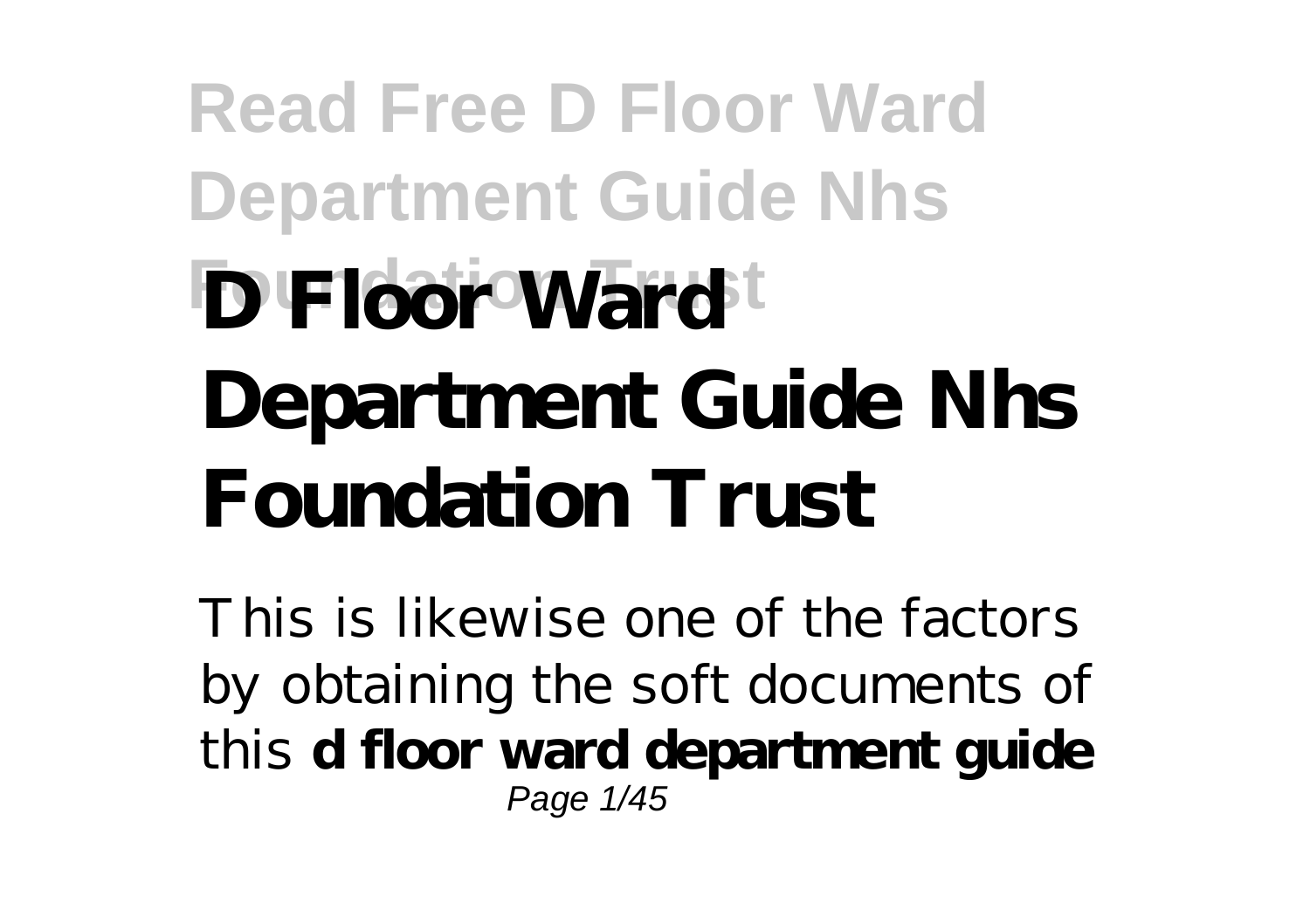**Read Free D Floor Ward Department Guide Nhs hhs foundation trust** by online. You might not require more times to spend to go to the book introduction as skillfully as search for them. In some cases, you likewise realize not discover the message d floor ward department guide nhs foundation trust that you Page 2/45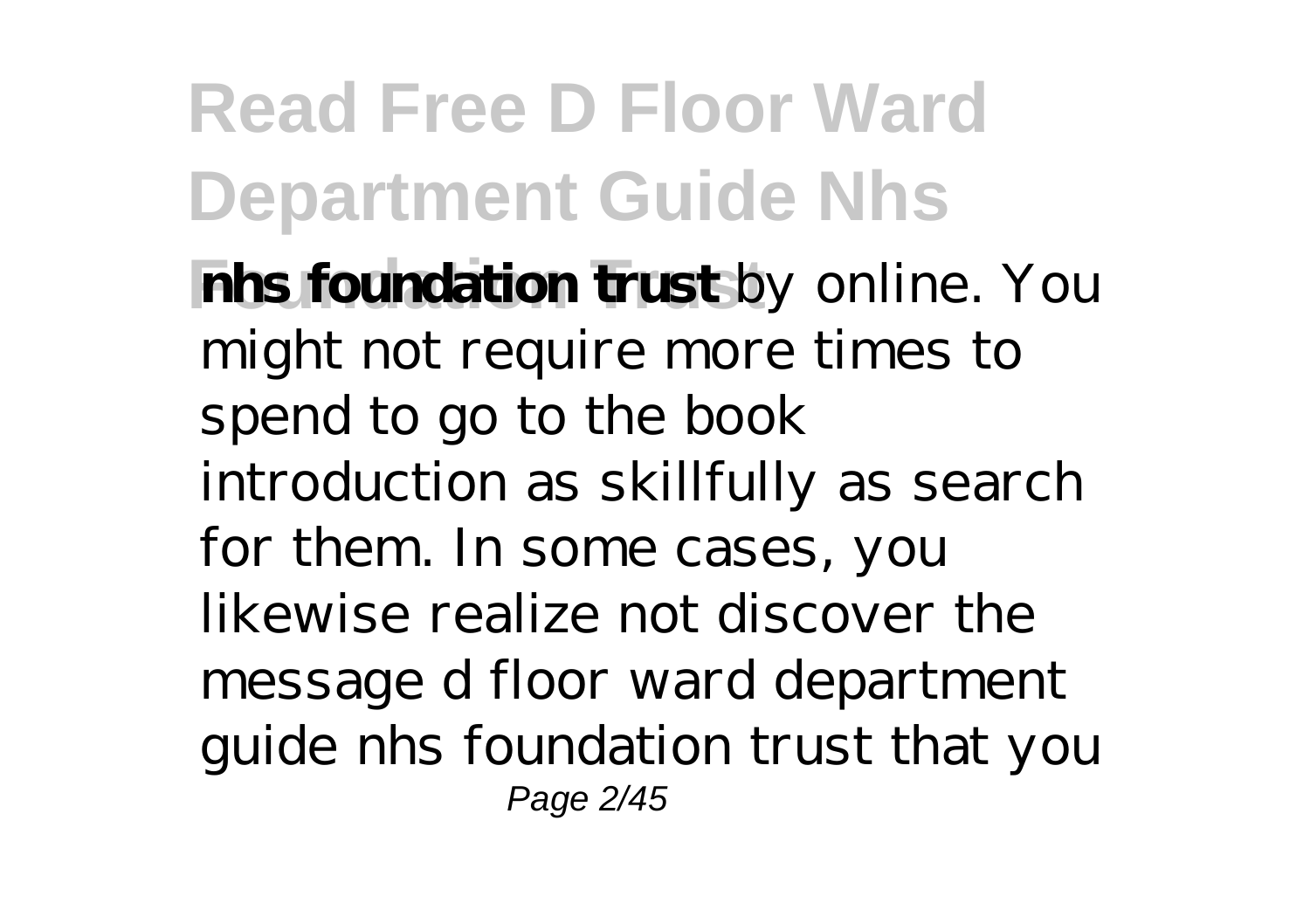**Read Free D Floor Ward Department Guide Nhs Foundation Trust** are looking for. It will agreed squander the time.

However below, when you visit this web page, it will be hence definitely easy to get as with ease as download guide d floor ward department guide nhs foundation Page 3/45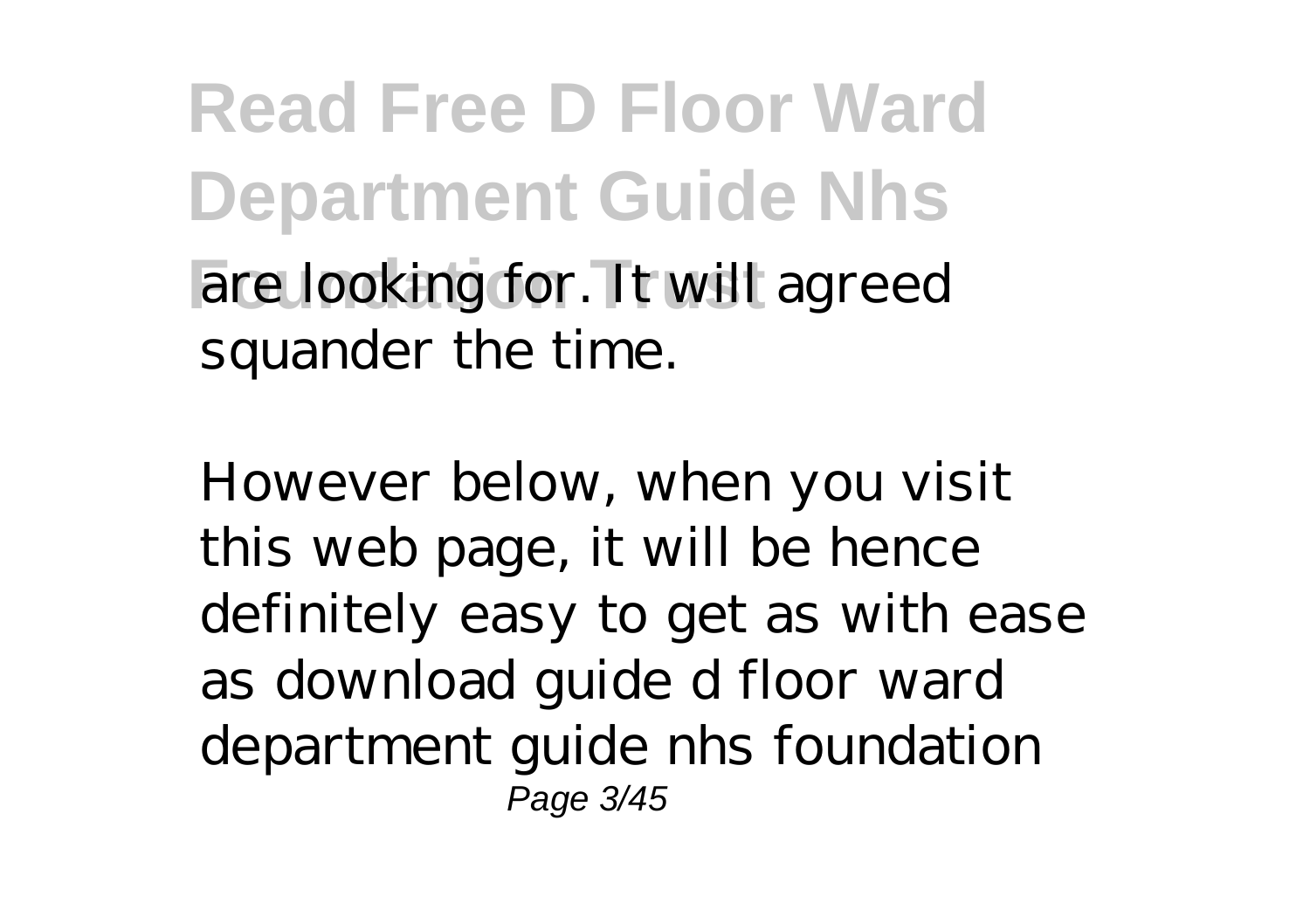**Read Free D Floor Ward Department Guide Nhs Frostndation Trust** 

It will not believe many times as we explain before. You can reach it even if put on an act something else at house and even in your workplace. correspondingly easy! So, are you question? Just Page 4/45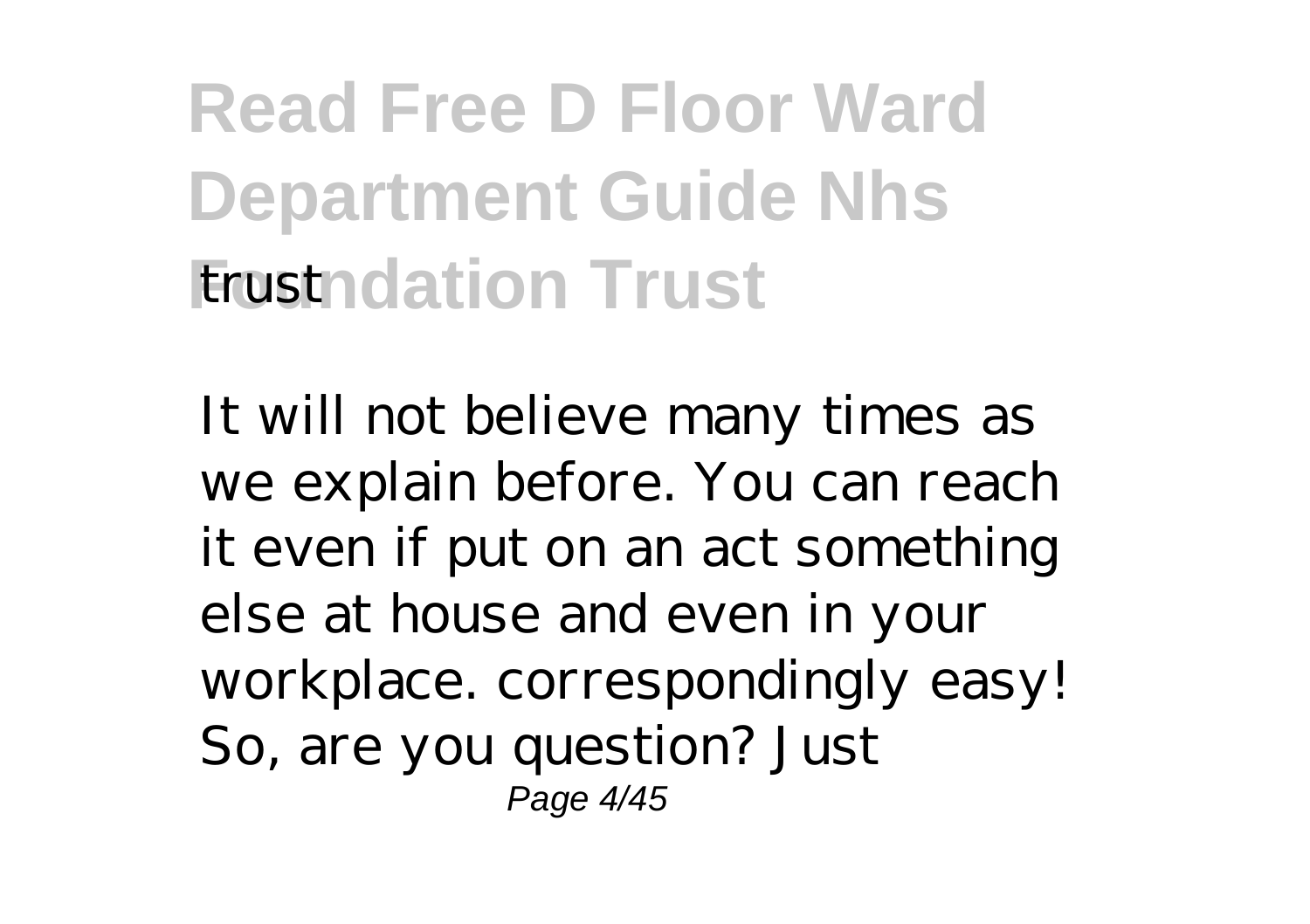**Read Free D Floor Ward Department Guide Nhs Exercise** just what we find the money for below as well as review **d floor ward department guide nhs foundation trust** what you as soon as to read!

Understanding the DSM-5: What every teacher needs to know The Page 5/45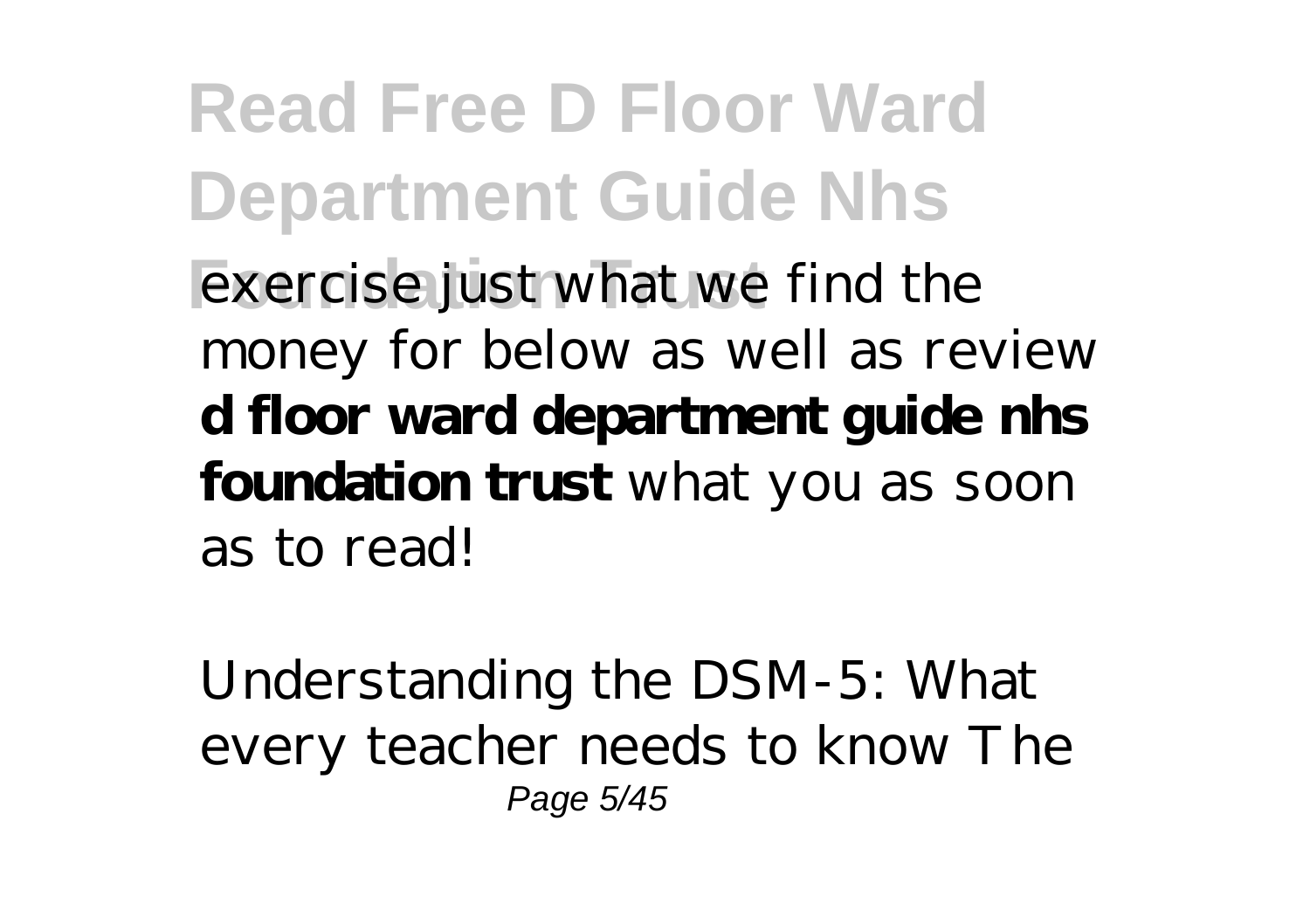**Read Free D Floor Ward Department Guide Nhs Last Of Us 2 Seattle Day 1** Collectible Guide **Lessons from the Mental Hospital | Glennon Doyle Melton | TEDxTraverseCity** *ULTIMATE GUIDE TO BLOOD OF THE DEAD: Round 1 Power/Shield, All Upgrades \u0026 Buildables (Black Ops 4)* Page 6/45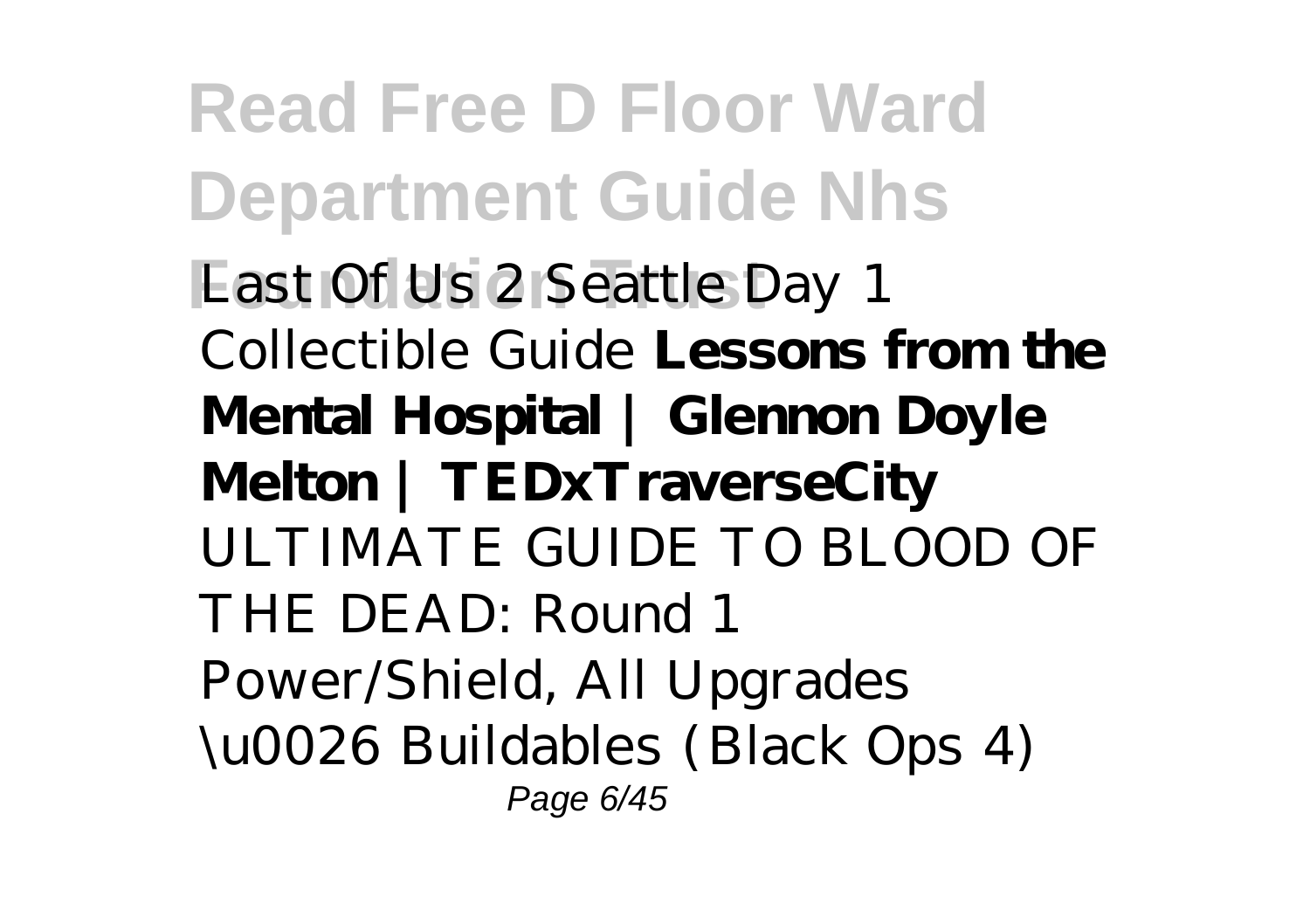**Read Free D Floor Ward Department Guide Nhs America's Book of Secrets:** Indestructible Presidential Transports (S1, E7) | Full Episode | History How to Buy Back the Block with Chris Senegal Vardi ka dum (Adanga Maru) Hindi Dubbed Full Movie | Jayam Ravi, Raashi Khanna | Karthik Page 7/45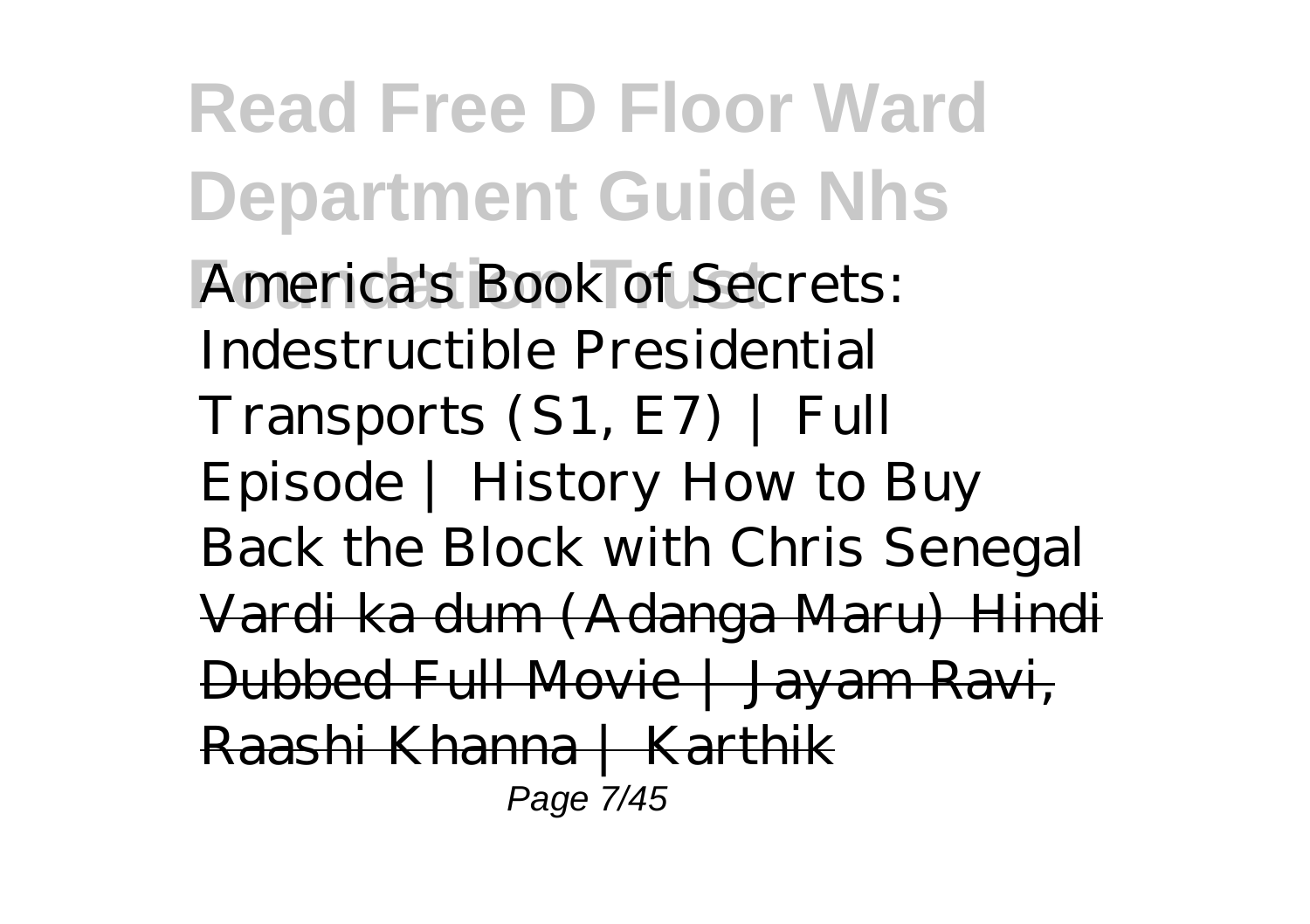**Read Free D Floor Ward Department Guide Nhs** Fhangavel *le 1 Dan + Shay, Justin Bieber - 10,000 Hours (Karaoke Version)* Michael Jackson - You Rock My World (Official Video) The Green Book: Guide to Freedom (Full Episode) **Ep 20 - 20 Best Electrical Books and Test Prep Study Guides** Inside Dakota Page 8/45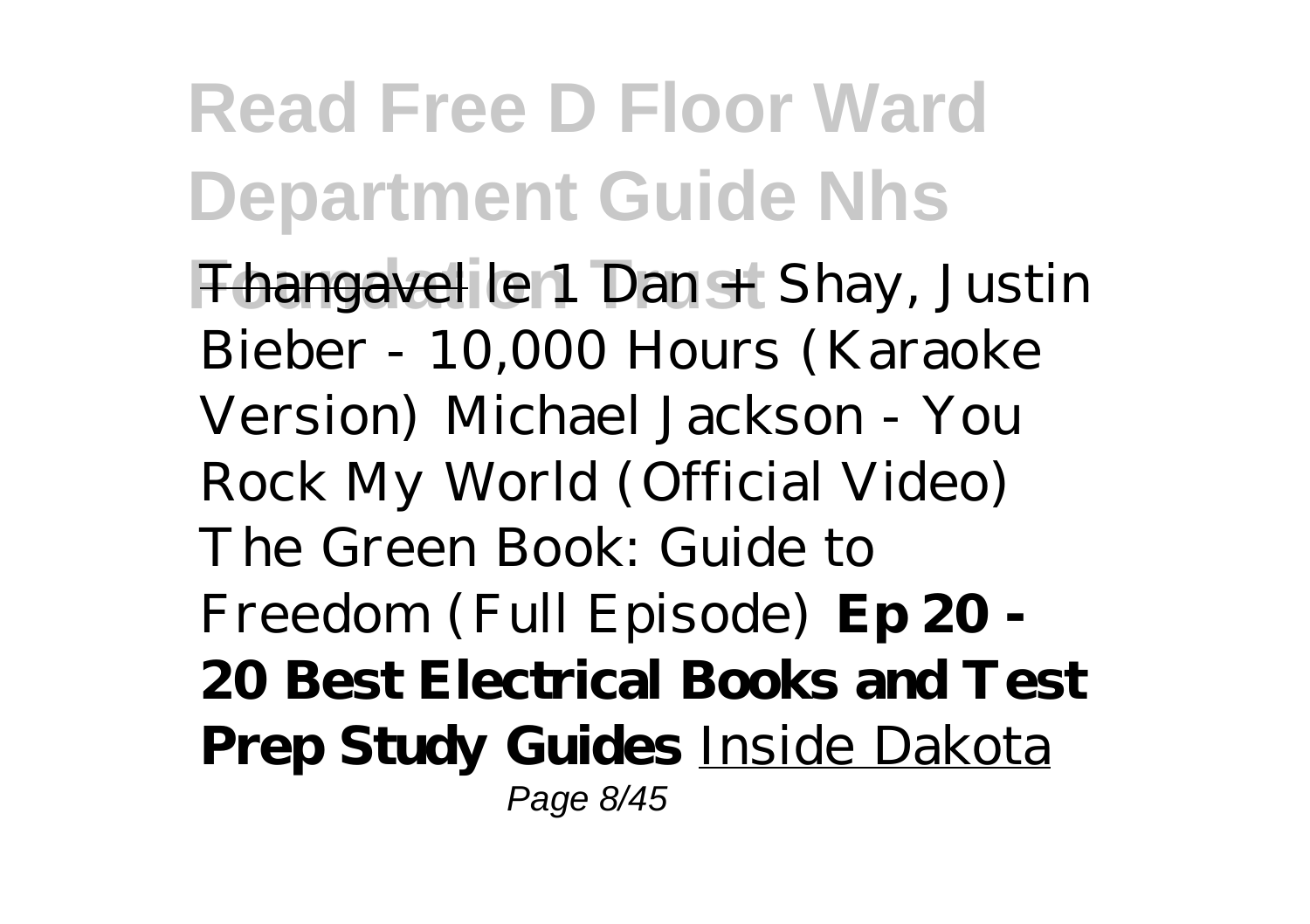**Read Free D Floor Ward Department Guide Nhs** Johnson's Serene Hollywood Home | Open Door | Architectural Digest *Swordbreaker: The Game - Achievement / Trophy Guide (Xbox One) \*\*45 MINS FOR 1000G\*\* Sewing Book Review || A beginners guide to making skirts || Wendy Ward || The Fold Line* Page 9/45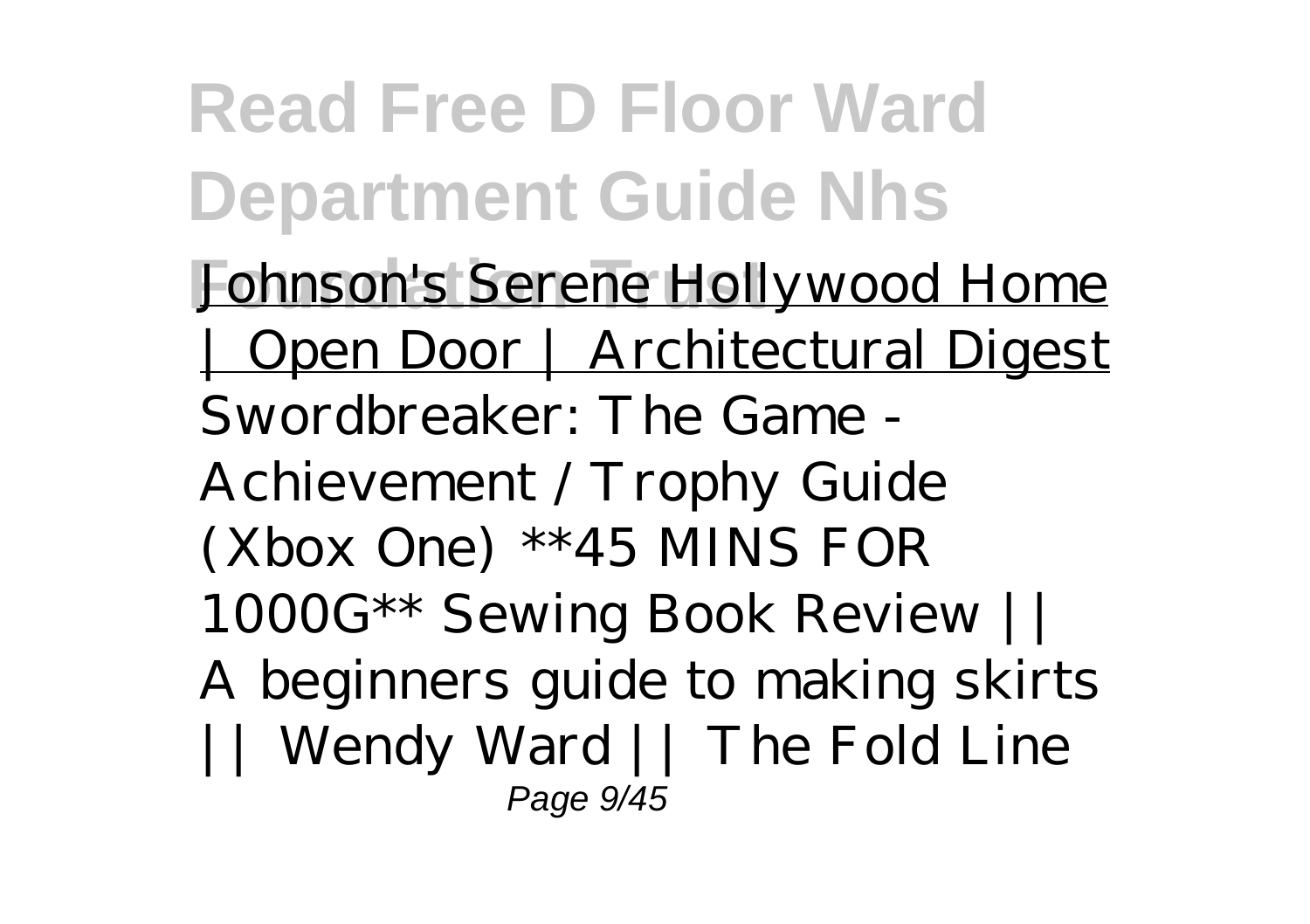**Read Free D Floor Ward Department Guide Nhs Foundation Trust** *sewing vlog* Dirty Letters - Vi Keeland \u0026 Penelope Ward | Audiobook **A Beginners Guide to J.R. Ward | Reading Order** Home Based Care Question ! Hospital Based Care | ward attendant syllabus | ward attendant roll noWard Attendant Page 10/45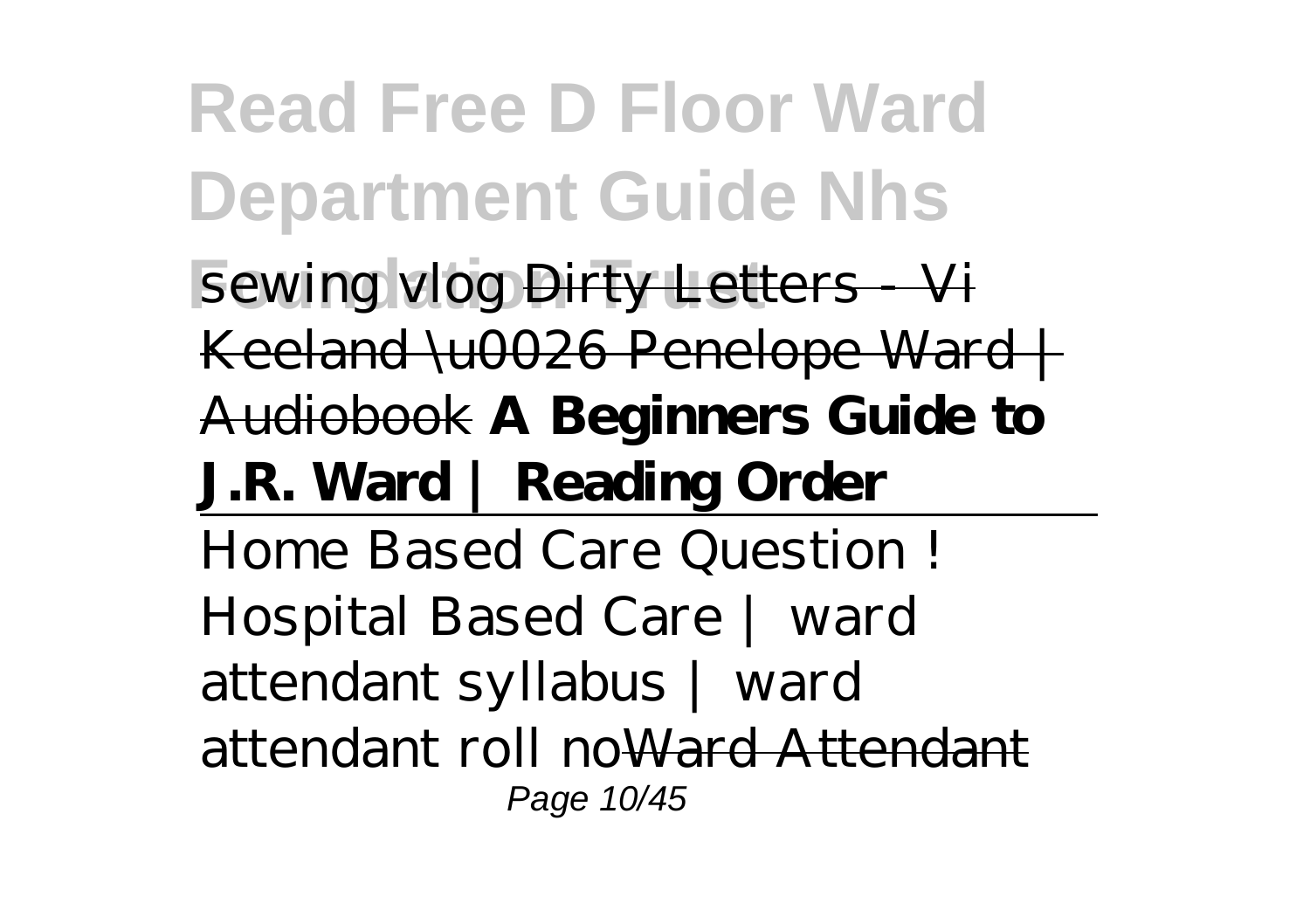**Read Free D Floor Ward Department Guide Nhs Paper Date ! ward attendant exam** date | Ward Attendant Syllabus | bfuhs exam date *Prelicensing Chapter 1 Basic Intro to Real Estate D Floor Ward Department Guide* Ward & Department Guide Car

park Site entrance Main corridors Page 11/45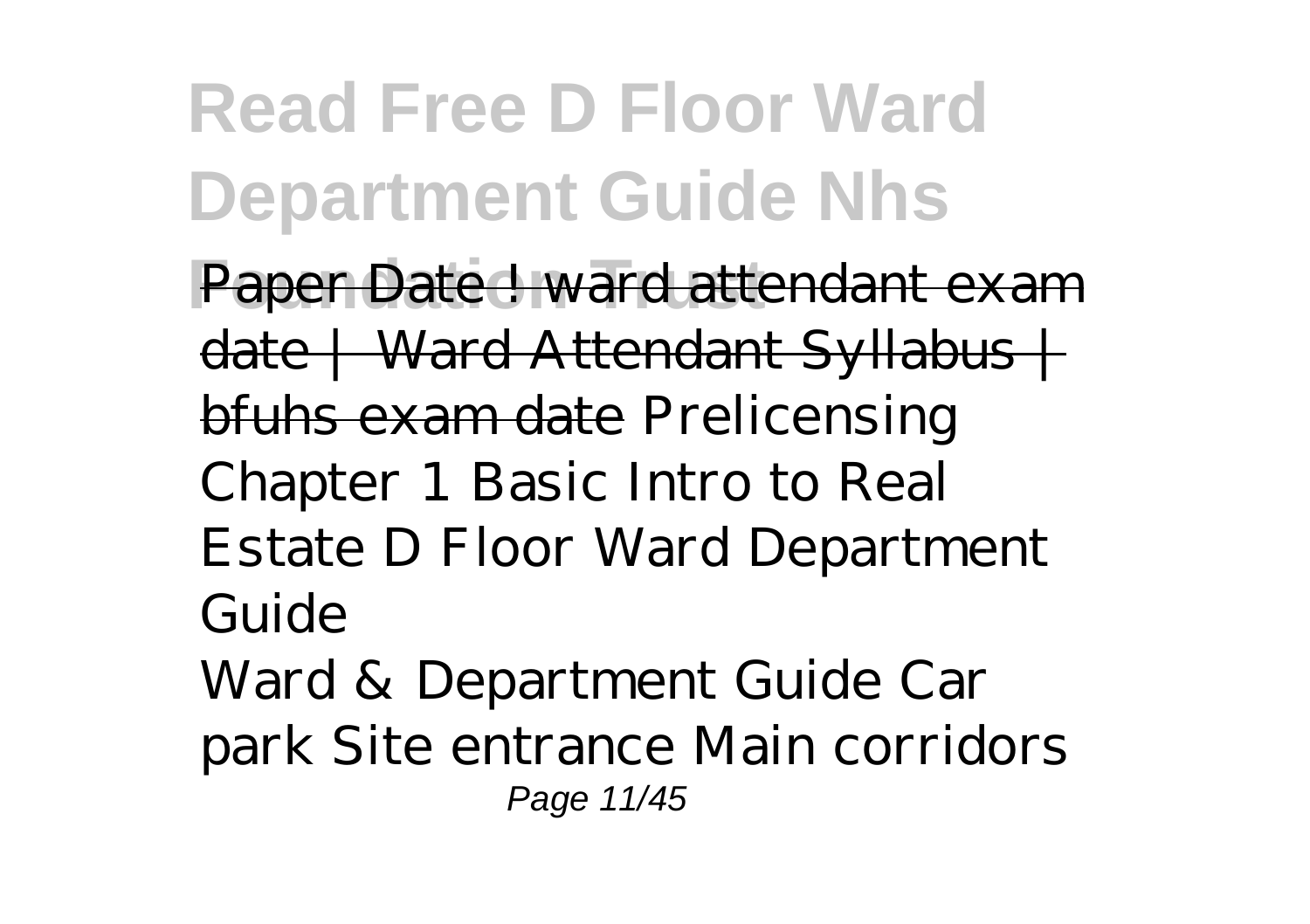**Read Free D Floor Ward Department Guide Nhs Main reception Lift Stairs** Restaurant Tea bars Disabled parking Bus stop Building entrance Acute Medical Unit Ante-Natal Clinic Cardio-Respiratory Unit Colposcopy Ear, Nose & Throat (ENT) Endoscopy Dental / Oral & Maxillofacial Cancer Services Page 12/45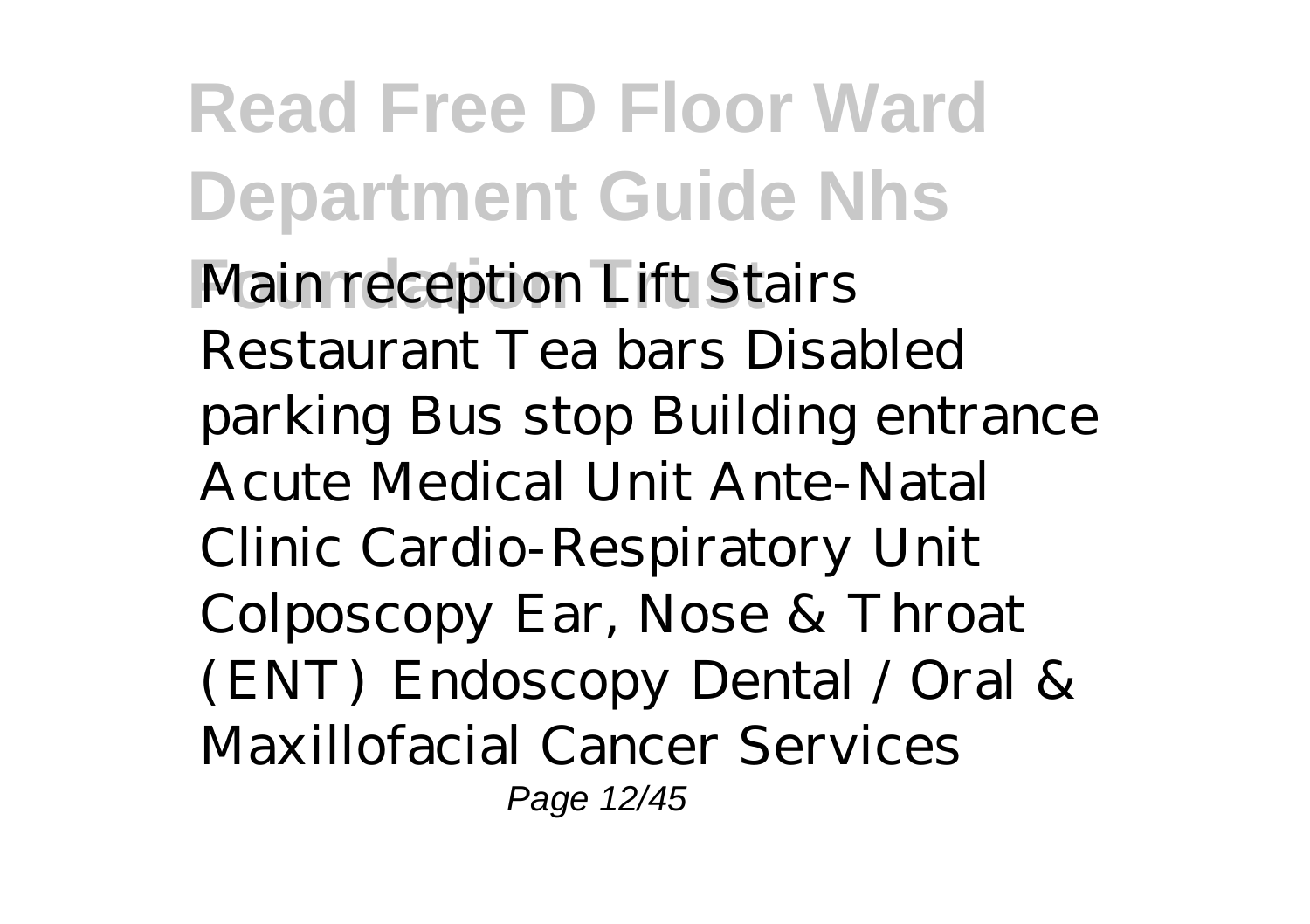**Read Free D Floor Ward Department Guide Nhs Foundation Trust** Urology Urodynamics X-Ray (Radiology) PALS Pharmacy Radiology (X-Ray) Trafford Health

*D Floor Ward & Department Guide* Department / ward Floor Department / ward Floor G 3 G G 4 Page 13/45

...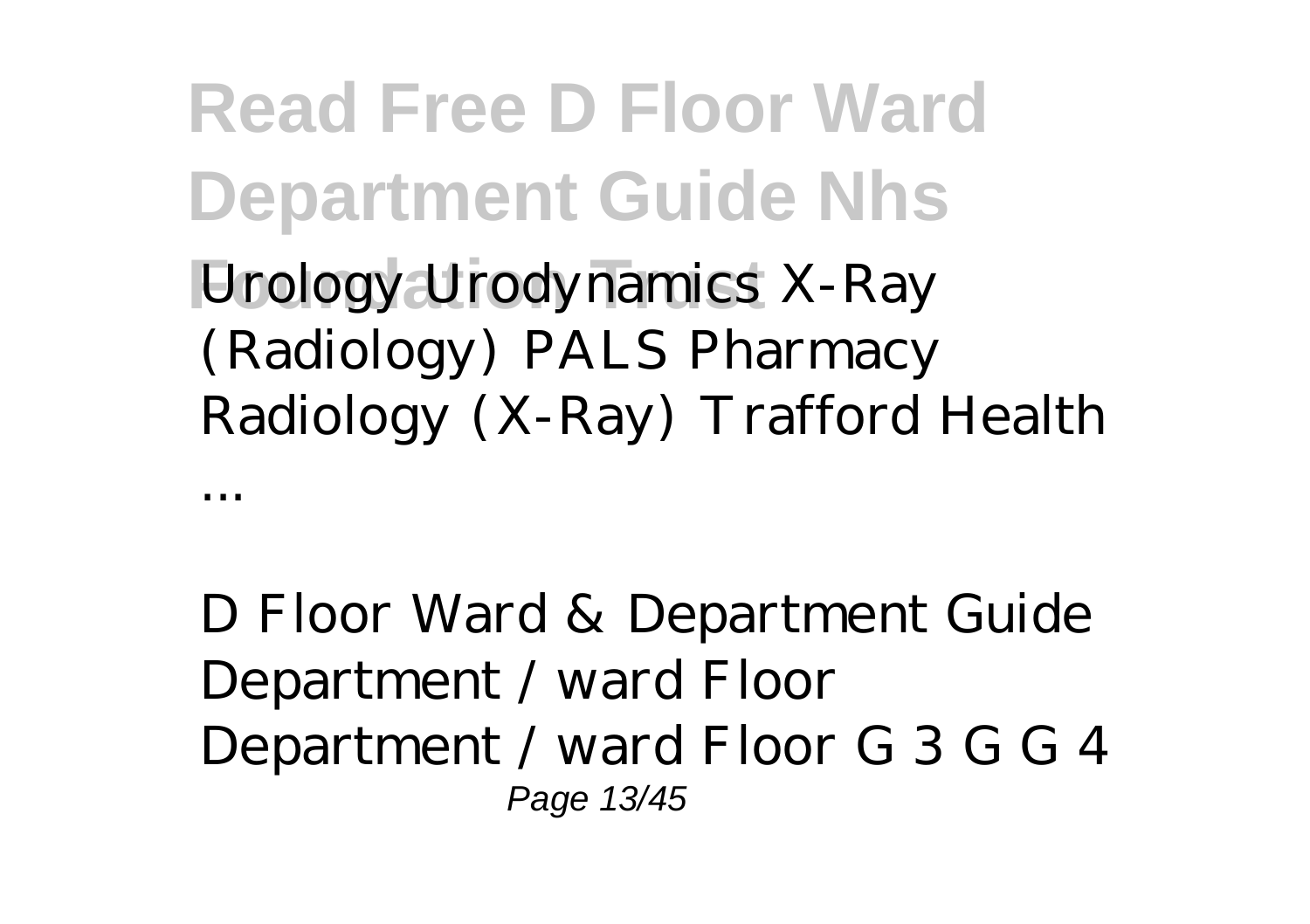**Read Free D Floor Ward Department Guide Nhs Foundation Trust** G G G 2 G G 1 G G G G G G 4 4 4 4 4 G 1 3 3 3 2 2 G41 2 3 3 3 G 3 3 2 2 2 2 2 3 1 1 1 2 2 G 2 3 3 3 G  $311$ 

*Department / ward Floor Department / ward Floor Great ...* Ward & Department Guide Car Page 14/45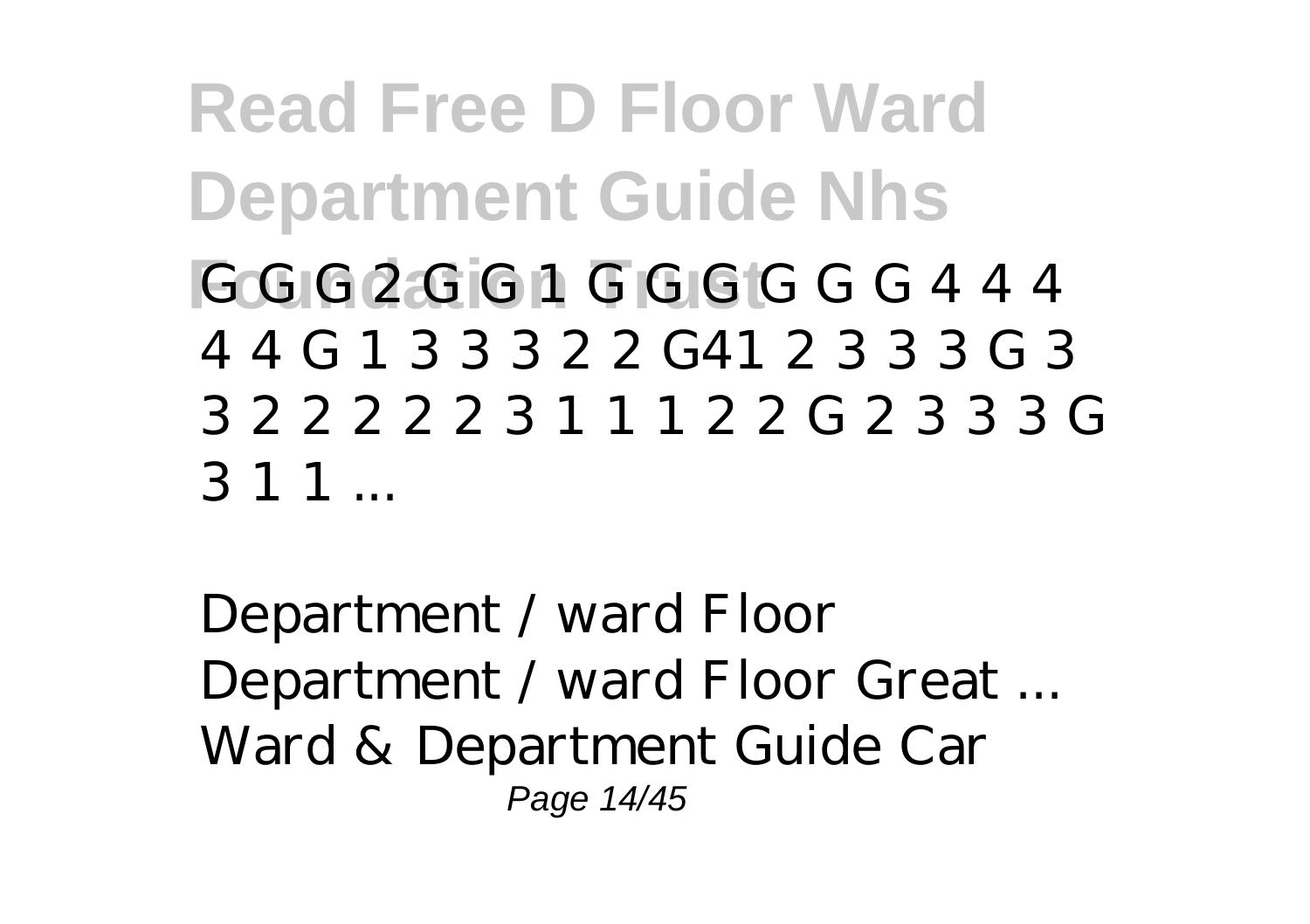**Read Free D Floor Ward Department Guide Nhs** park Site entrance Main corridors Main reception Lift Stairs Restaurant Tea bars Disabled parking Bus stop Building entrance Acute Medical Unit Ante-Natal Clinic Cardio-Respiratory Unit Colposcopy Ear, Nose & Throat (ENT) Endoscopy Dental / Oral & Page 15/45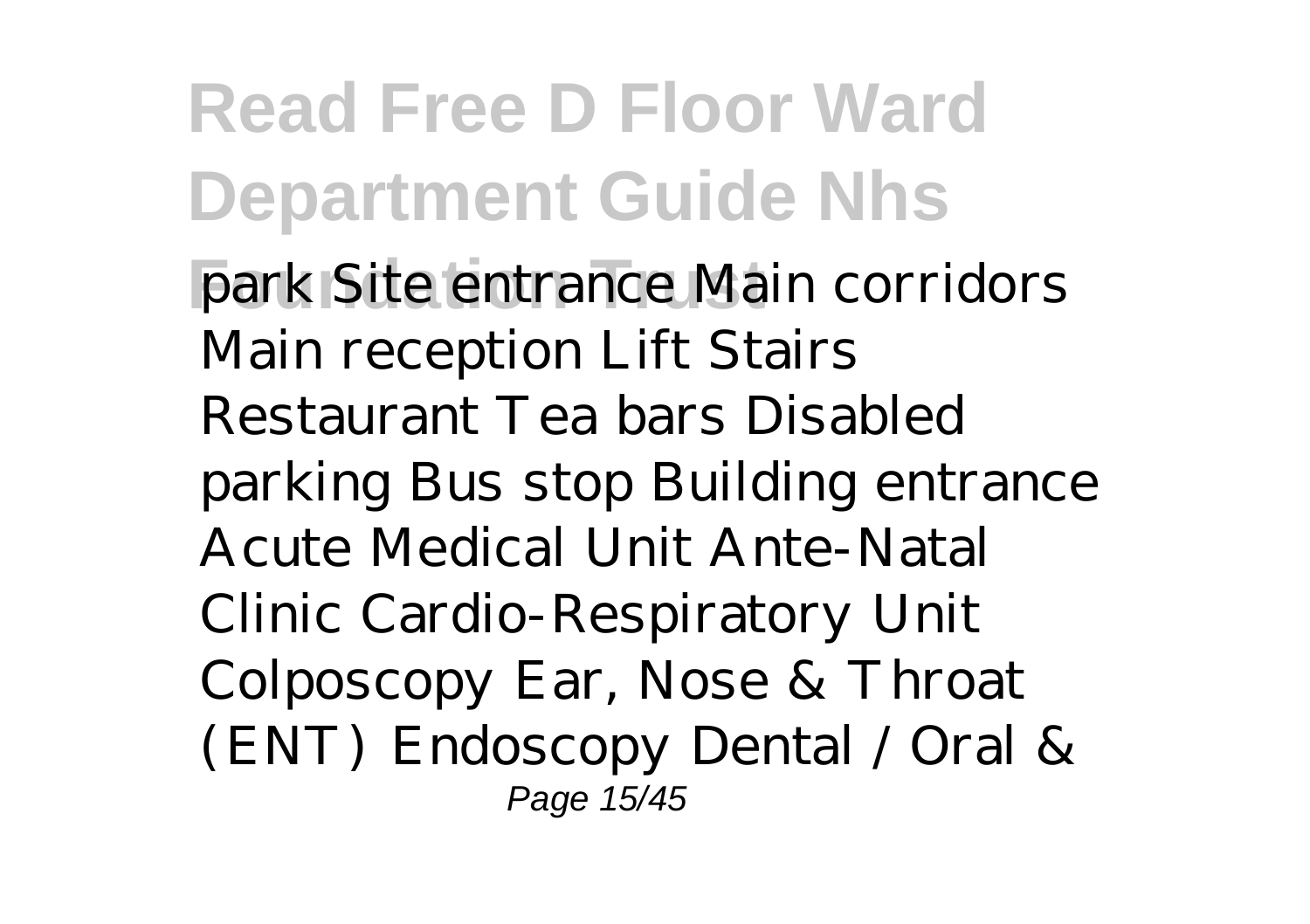**Read Free D Floor Ward Department Guide Nhs Foundation Trust** Maxillofacial Cancer Services Urology Urodynamics X-Ray (Radiology) PALS Pharmacy Radiology (X-Ray) Trafford Health

*C D Ground Floor Ward & Department* Page 16/45

...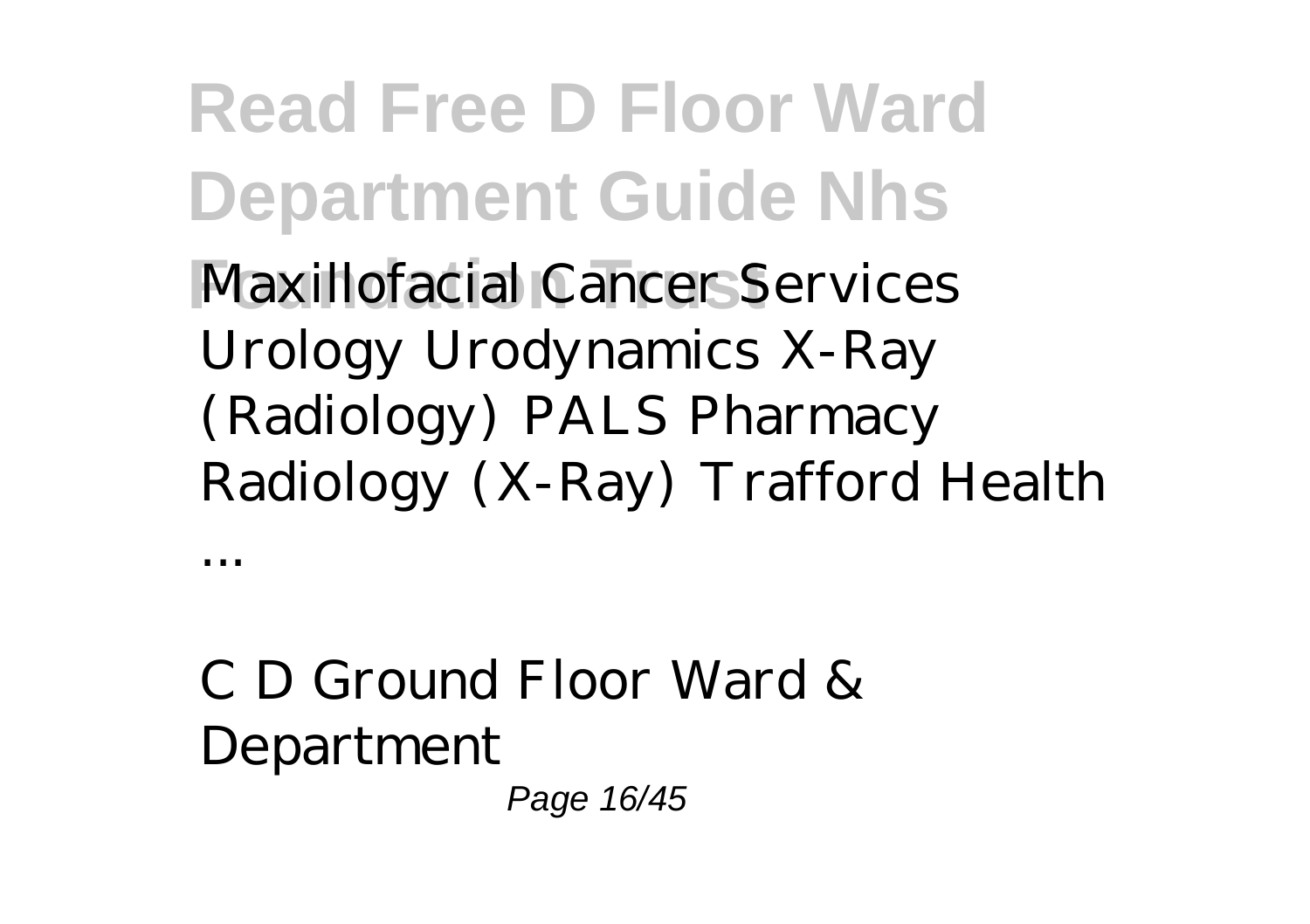**Read Free D Floor Ward Department Guide Nhs Foundation Trust** Wards 501-507 are located in the Yellow Zone(nearest access is the Main Entrance on Level 2). The Peter Brunt Centre and Clinics D & E are situated in the Purple Zoneand can be reached close to the Rotunda Entrance. Pink Yellow Green Purple Orange Page 17/45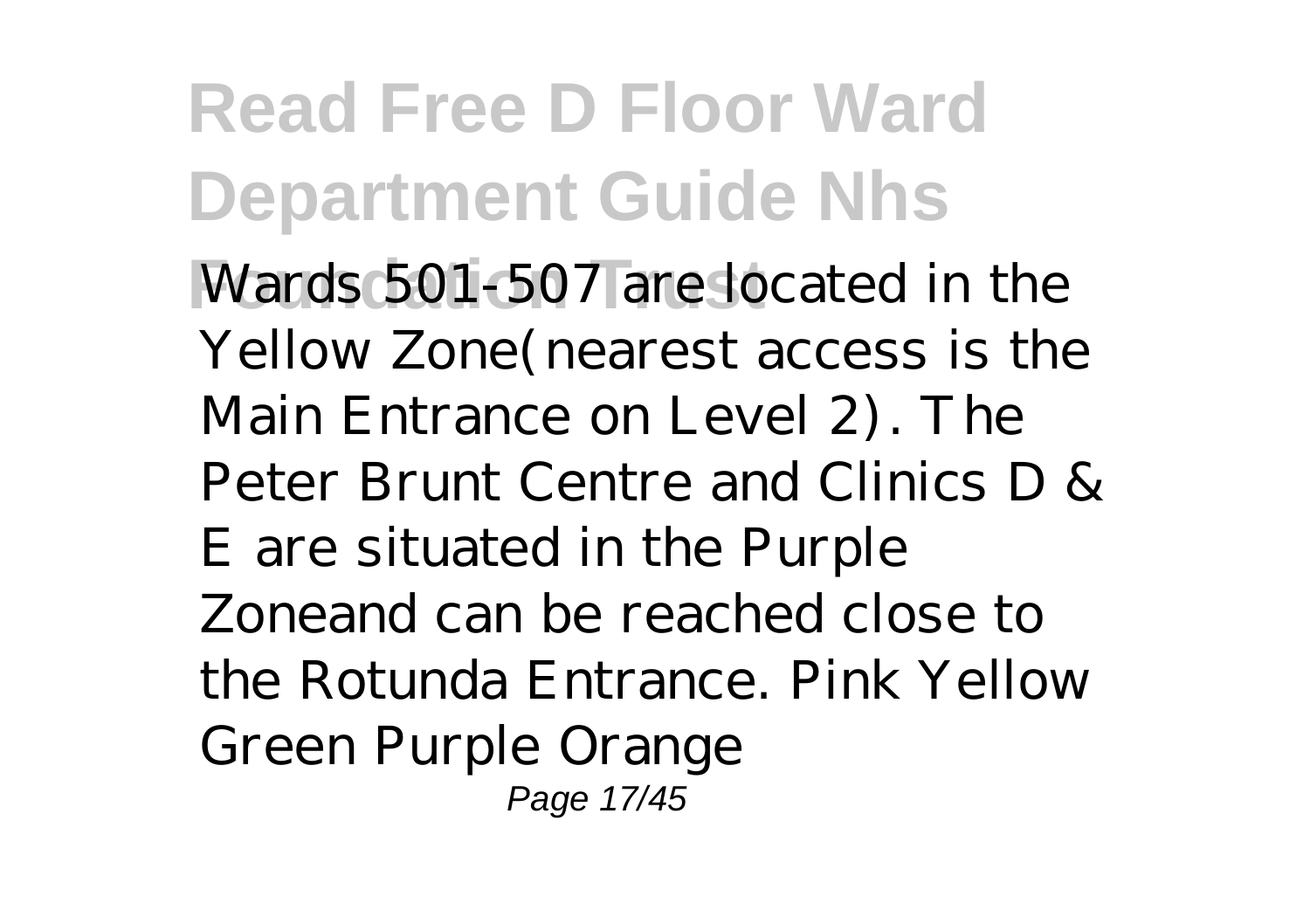**Read Free D Floor Ward Department Guide Nhs Foundation Trust** *FLOOR LEVEL FLOOR LEVEL FLOOR LEVEL FLOOR LEVEL FLOOR ...* Ward A 16 Ward B1 (Gynaecology) 1 3 & 4 Ward C 9 Ward D 14 Ward E 17 Women's Health Suite 5 GROUND FLOOR Page 18/45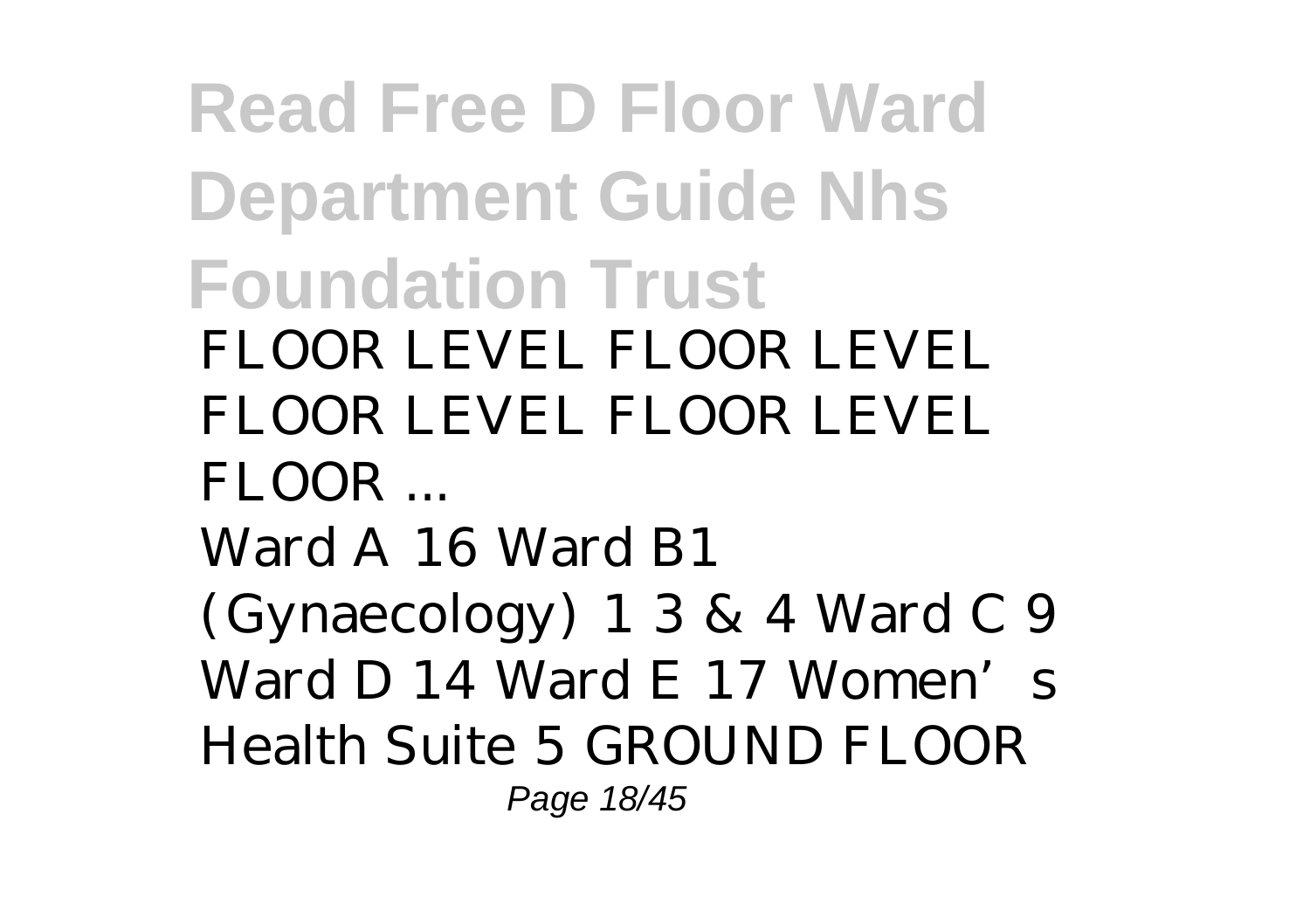**Read Free D Floor Ward Department Guide Nhs NO. Acute Day Hospital 23 Cardiac** / Respiratory Medicine 18 Catering 3 Children's ACAD 19 Dermatology 20 Elderly Day Hospital 8 Emergency Admissions Ward 15 Endoscopy 5 General Office 7 Local Accident Centre 13 Mortuary 1 Older People ... Page 19/45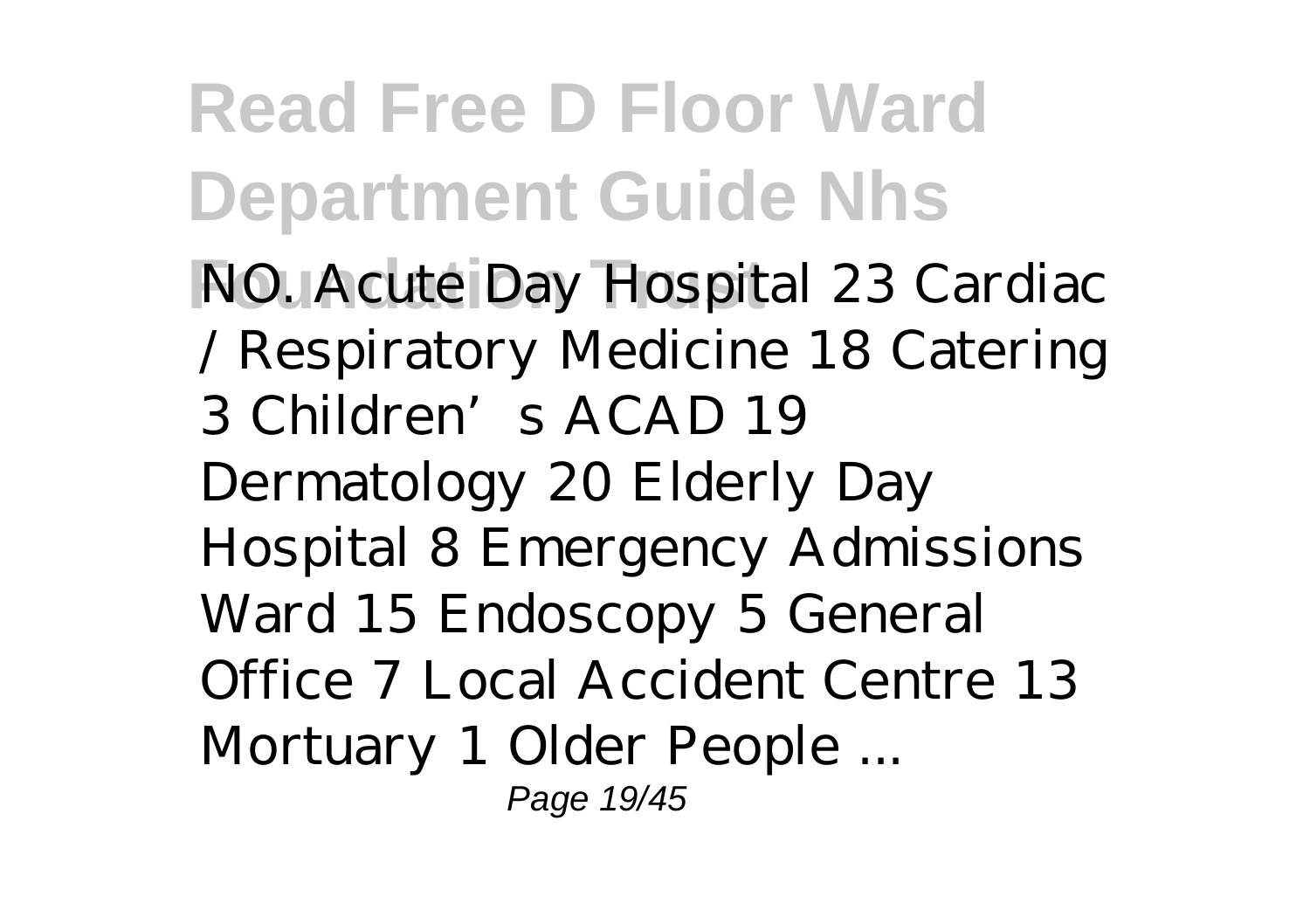**Read Free D Floor Ward Department Guide Nhs Foundation Trust** *Welcome to Neath Port Talbot Hospital - NHS Wales* This guide (pdf) provides details of the various wards, clinics and other services that are based in ARI, including the floor level they are on. The guide also includes a Page 20/45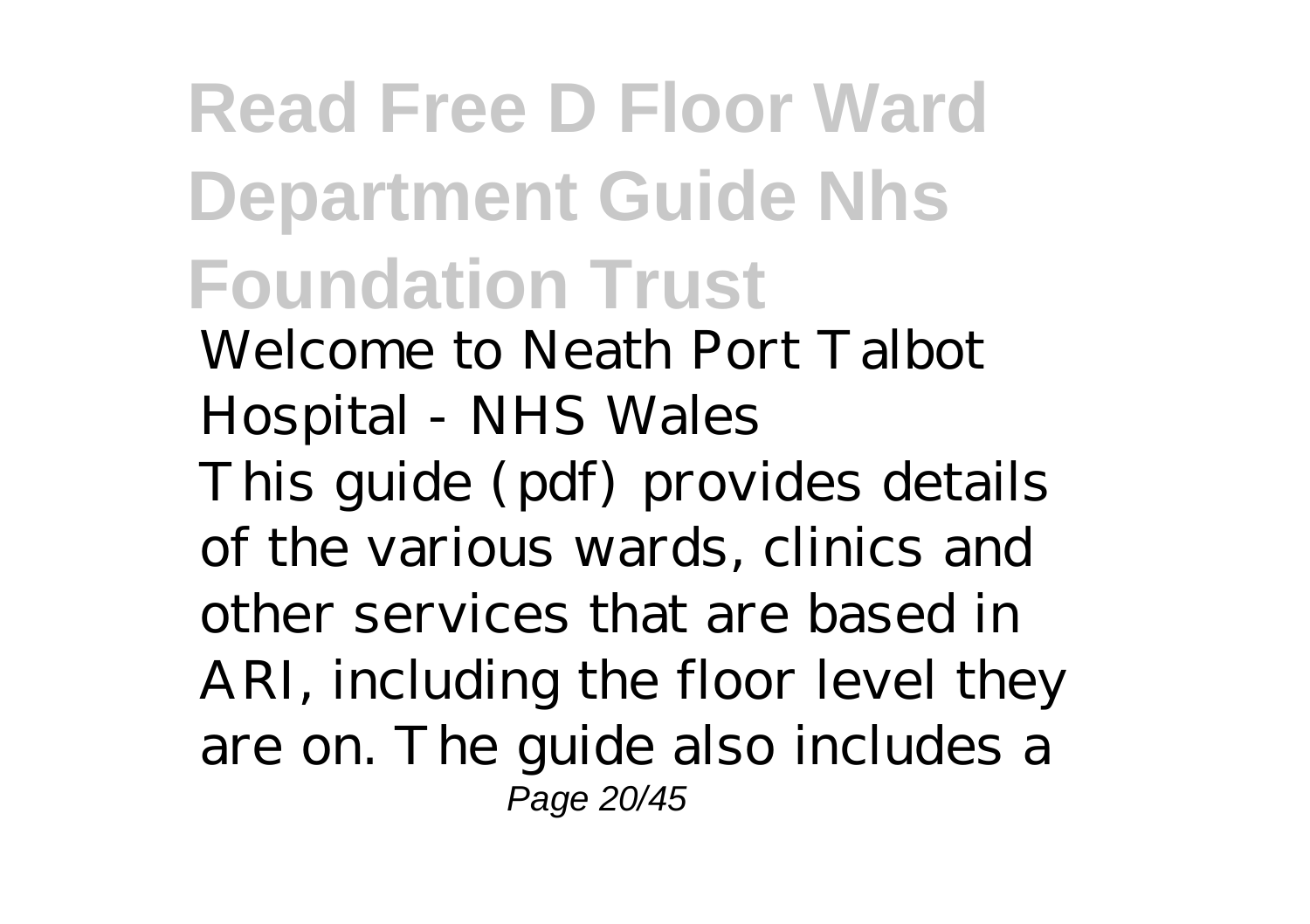**Read Free D Floor Ward Department Guide Nhs** map of ARI. The coloured zone information is being used on patient letters, site maps and information leaflets.

*NHS Grampian - ARI Map and Ward Locations* Wards 301-315are located in the Page 21/45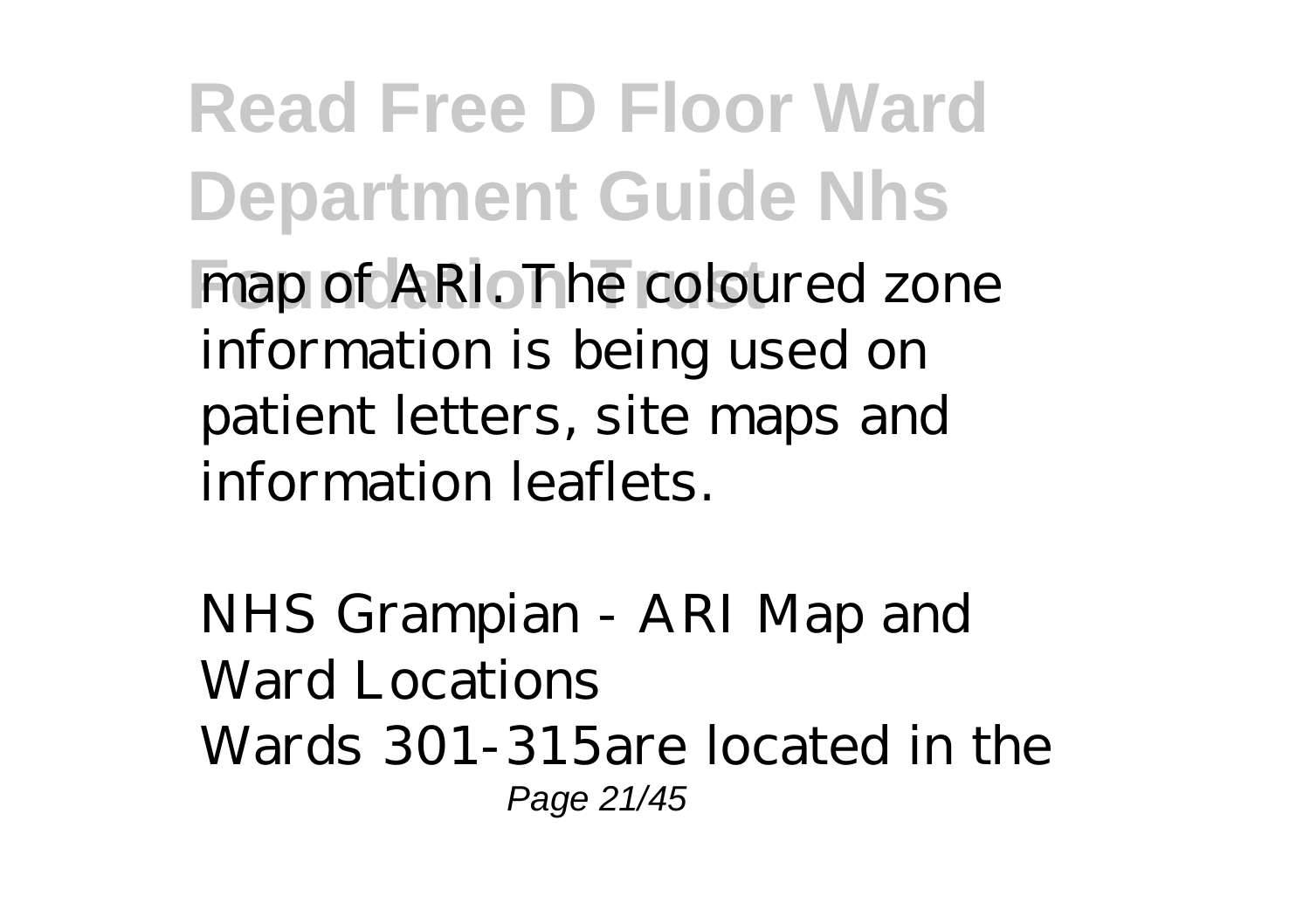**Read Free D Floor Ward Department Guide Nhs Orange Zone(nearest access** Oncology, Ward 114is the Rotunda Entrance on Surgical & Cardiac High Dependency Level 2). Wards 401-406are located in the Purple Zone(nearest access is the Rotunda Entrance on Level 2). Wards 501-507are located in the Page 22/45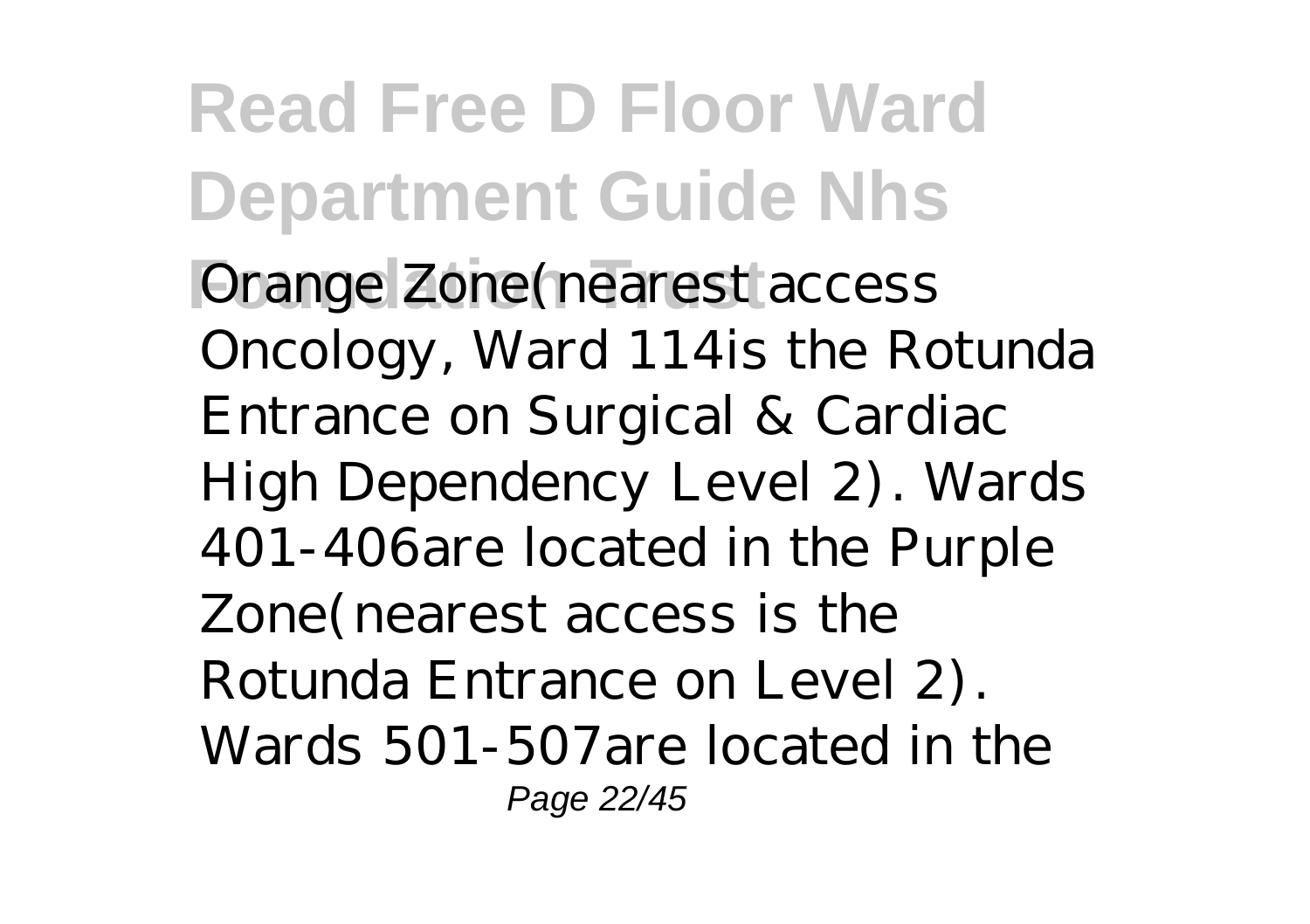**Read Free D Floor Ward Department Guide Nhs Foundation Trust** Yellow Zone(nearest access is the Main Entrance on Level 2).

*FLOOR LEVEL 2 1 2 1 2 7 2 1 0 3 2 3 Site Guide 3 2 5 4 3 1 ...* Find a ward, clinic or unit. Hospital facilities; Local amenities; Campus for Ageing and Vitality; Fertility & Page 23/45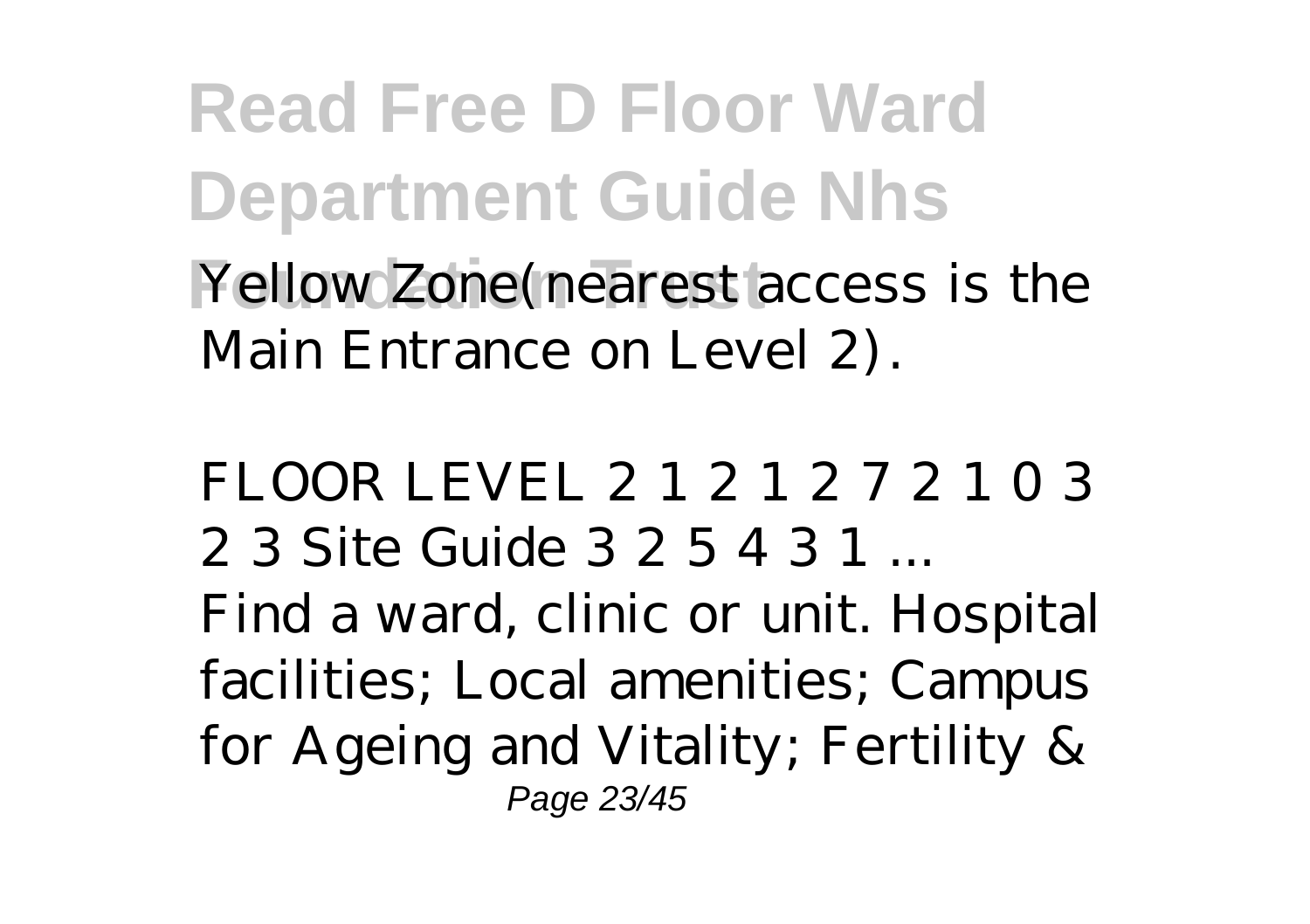**Read Free D Floor Ward Department Guide Nhs Genetics Services at Life Science** Centre; Dental Hospital ; Newcastle Surgical Training Centre; Our clinics near you; Find a ward, clinic or unit. You can find details about wards, clinics or units at the RVI on this page. Find a ward, unit or clinic. Browse by Page 24/45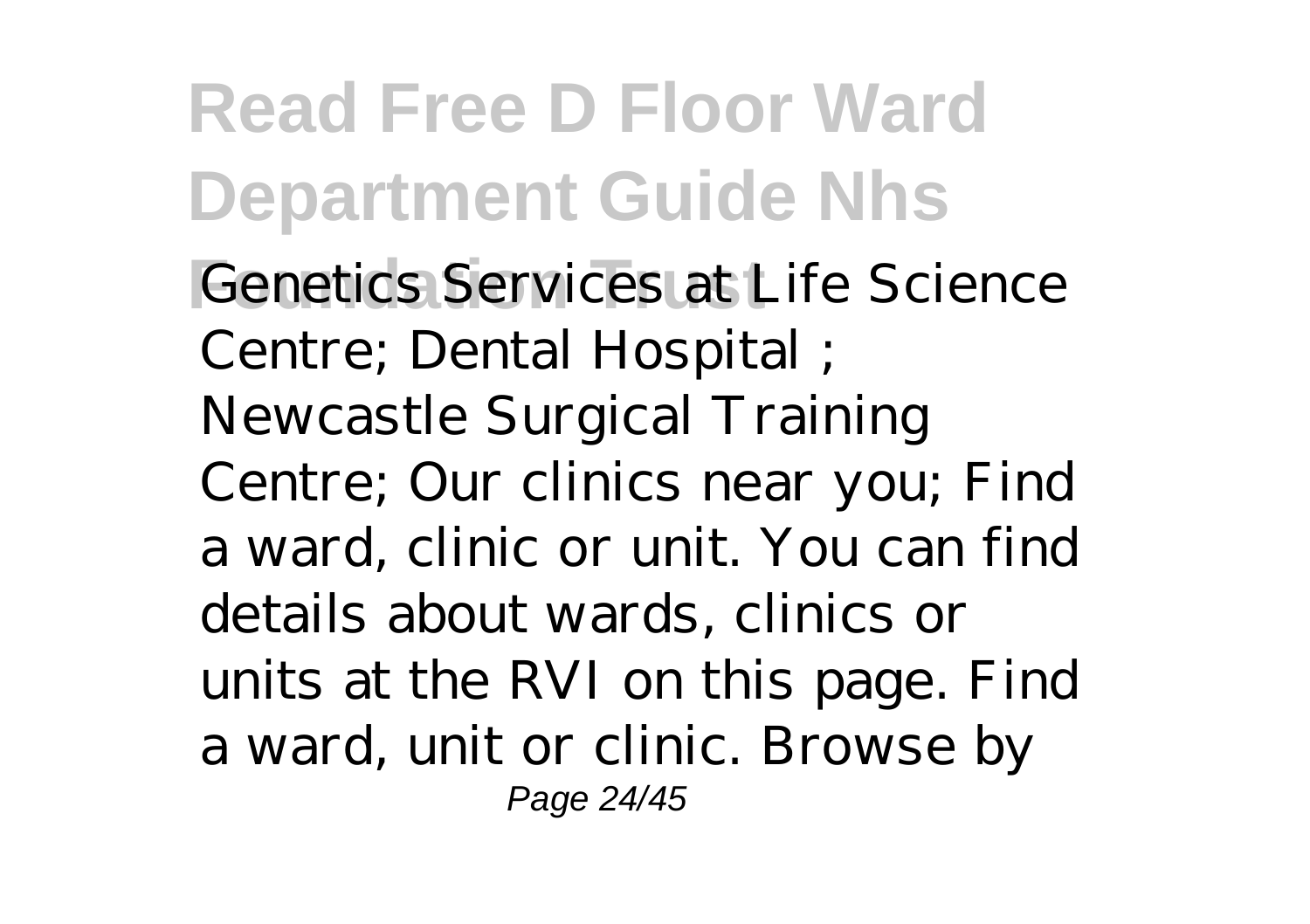**Read Free D Floor Ward Department Guide Nhs Foundation Franchiser.** Click on a ...

*Newcastle Hospitals - Find a ward, clinic or unit* Services on A Floor include eye, ear, nose and throat (EENT); Emergency Department (A&E); Fracture Clinic; Occupational Page 25/45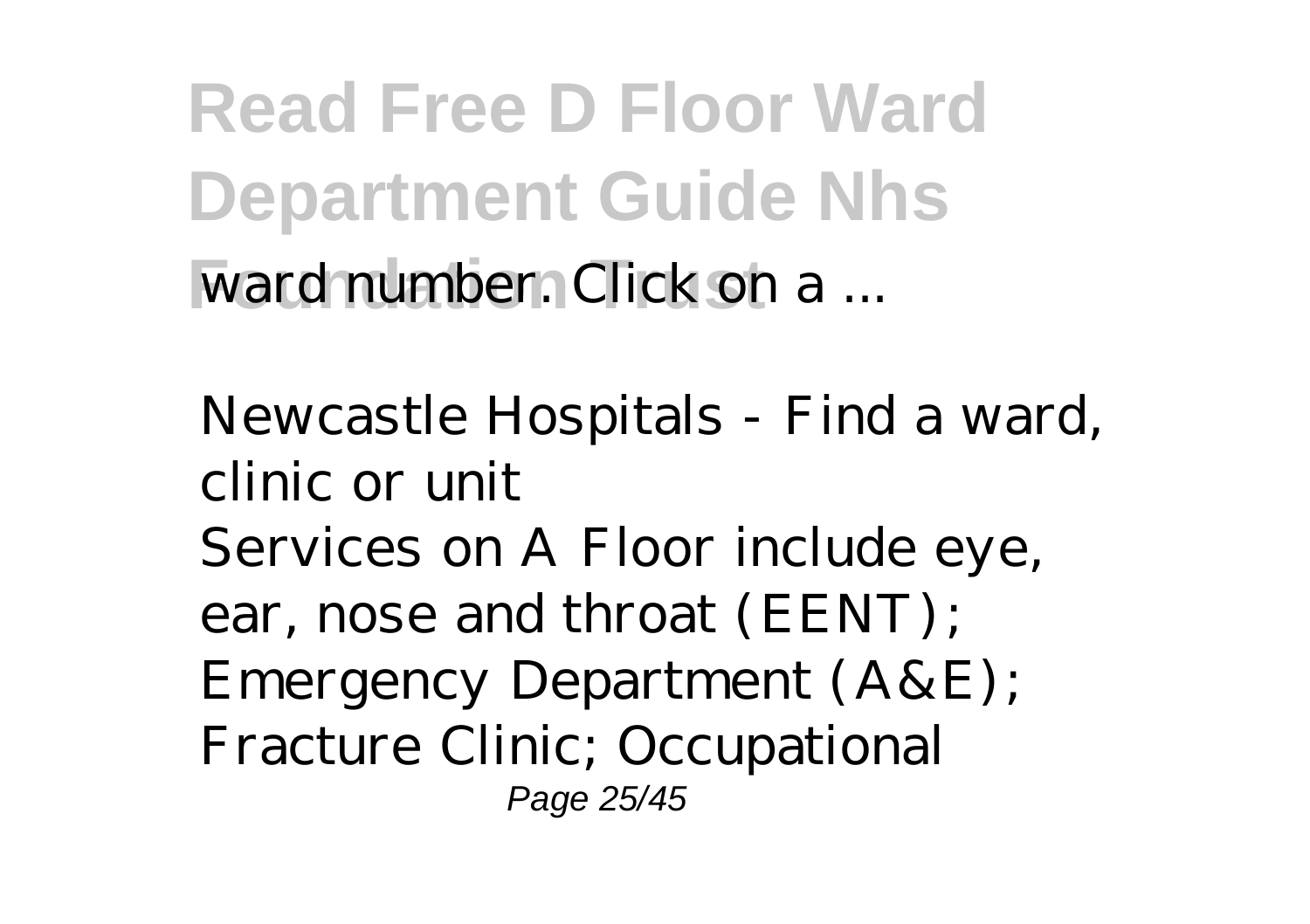**Read Free D Floor Ward Department Guide Nhs Finally** Therapy and Pathology Map of B Floor - QMC B Floor[pdf] 749KB Services on B Floor include the Acute Medicine Receiving Unit (AMRU), Maternity, Antenatal and Neo-natal Unit; Children's Clinic South/Children's Outpatients East; Clinics 2 and 3; oral and Page 26/45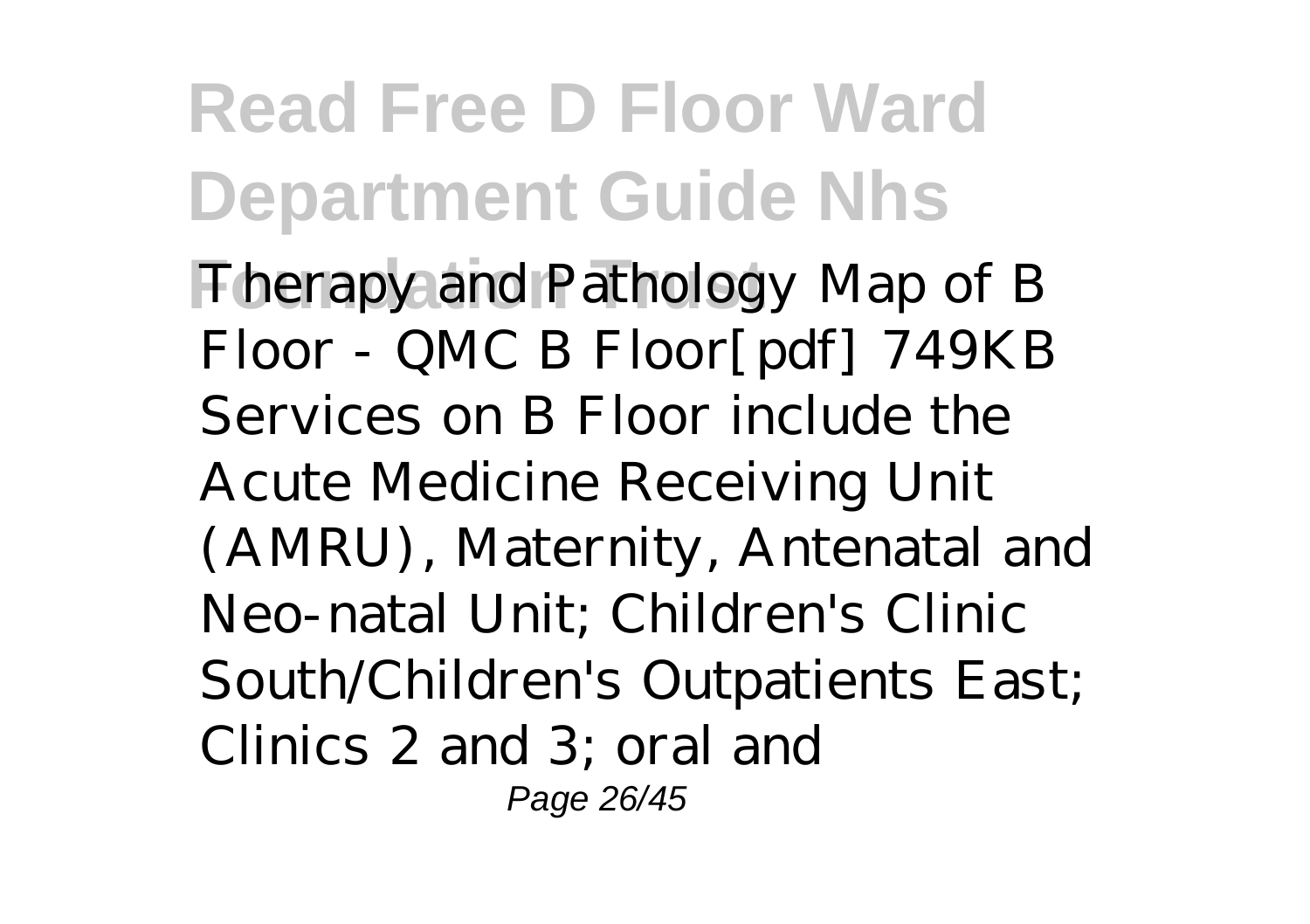**Read Free D Floor Ward Department Guide Nhs Maxillofacial Surgery ...** 

*Maps - QMC | NUH* Andover War Memorial Hospital. 01962 863 535. Basingstoke and North Hampshire Hospital. 01256 473 202. Royal Hampshire County Hospital. 01962 863 535. For Page 27/45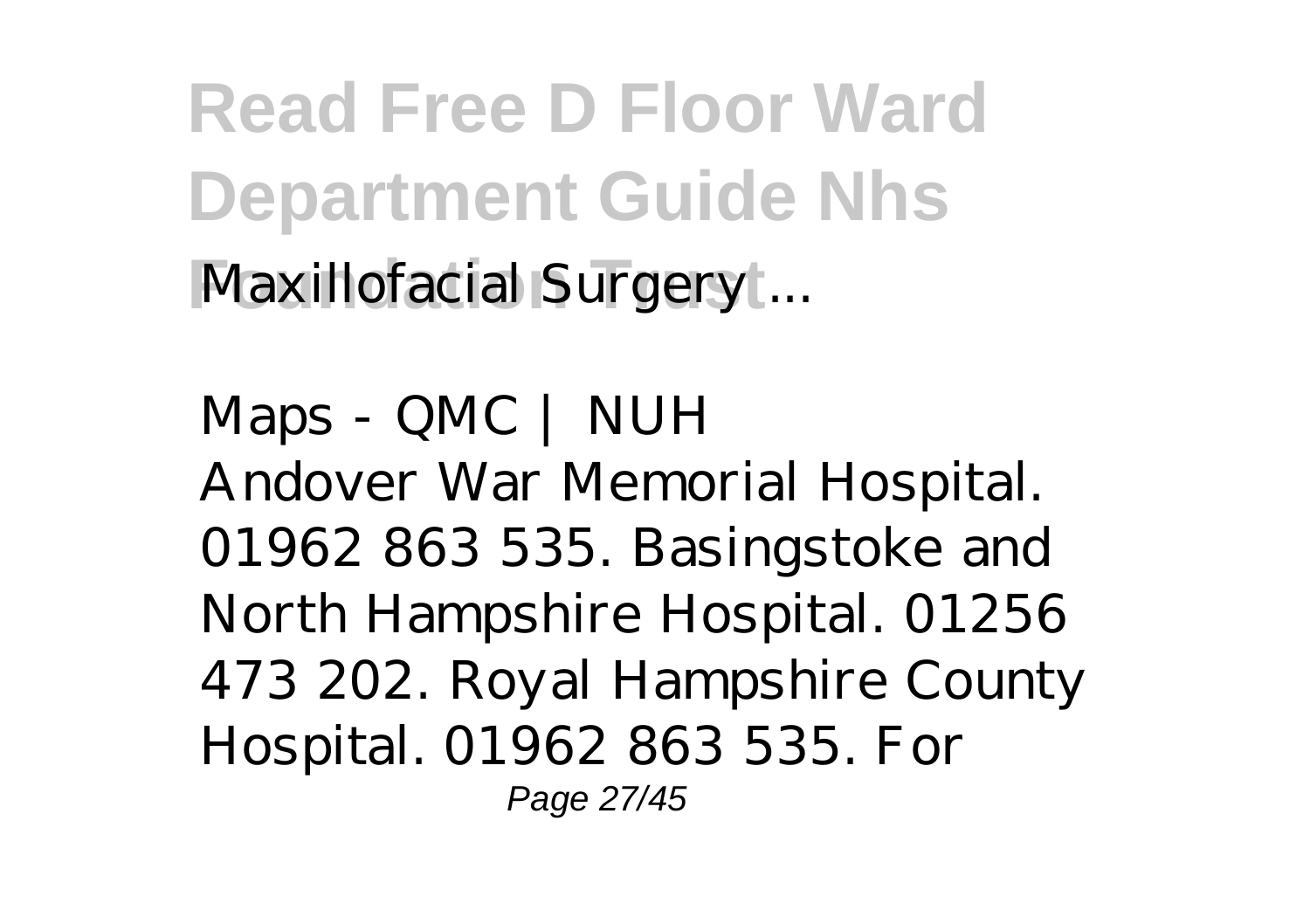**Read Free D Floor Ward Department Guide Nhs Foundation Trust** more detailed contact information on individual wards or services please use our A-Z search.

*A-Z departments, services & wards :: Hampshire Hospitals* Ward Information. Please see our list of wards for Bedford Hospital Page 28/45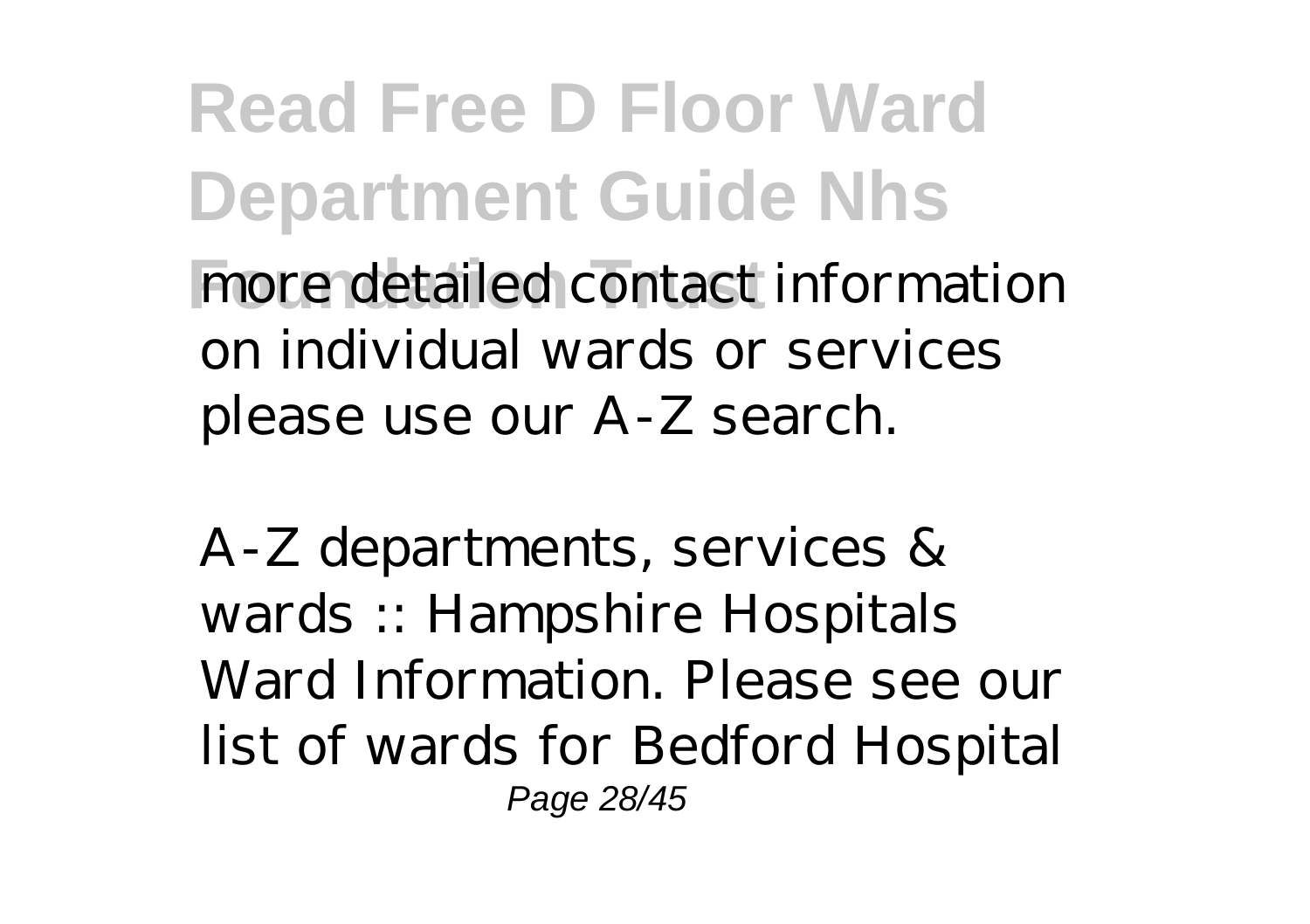**Read Free D Floor Ward Department Guide Nhs** and the L&D, if you require further information please call the relevant main receptions. We currently have additional restrictions in place for visitors, please click here to find out more.

*Ward Information - Bedfordshire* Page 29/45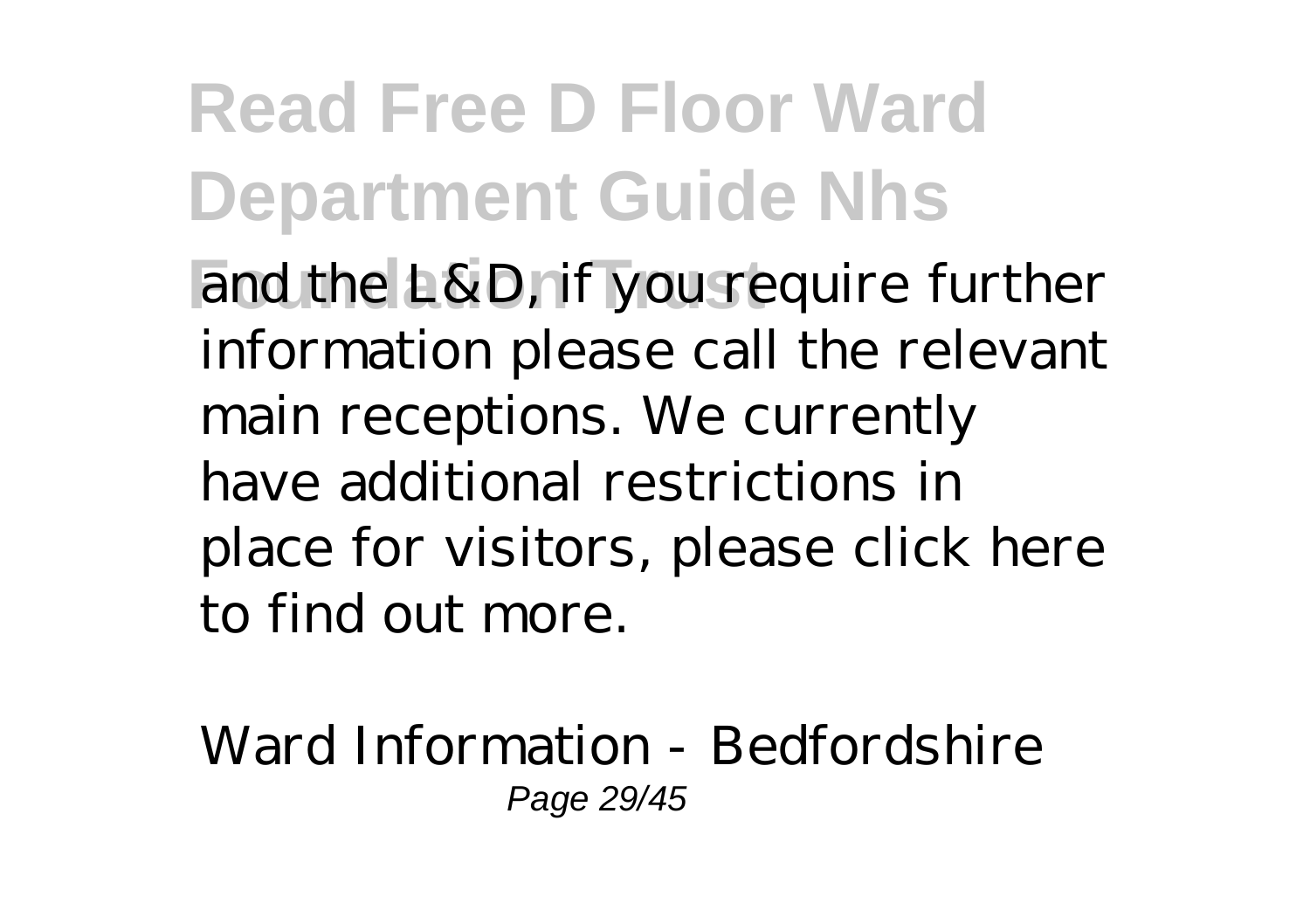**Read Free D Floor Ward Department Guide Nhs Hospitals NHS Trust** The visiting hours for the Emergency Department Review Unit ward are flexible after 12.30pm. Please ask a member of staff for more details. Ward for Acute Medical Unit . Ward Sister: Vanessa King. Contact Number: Page 30/45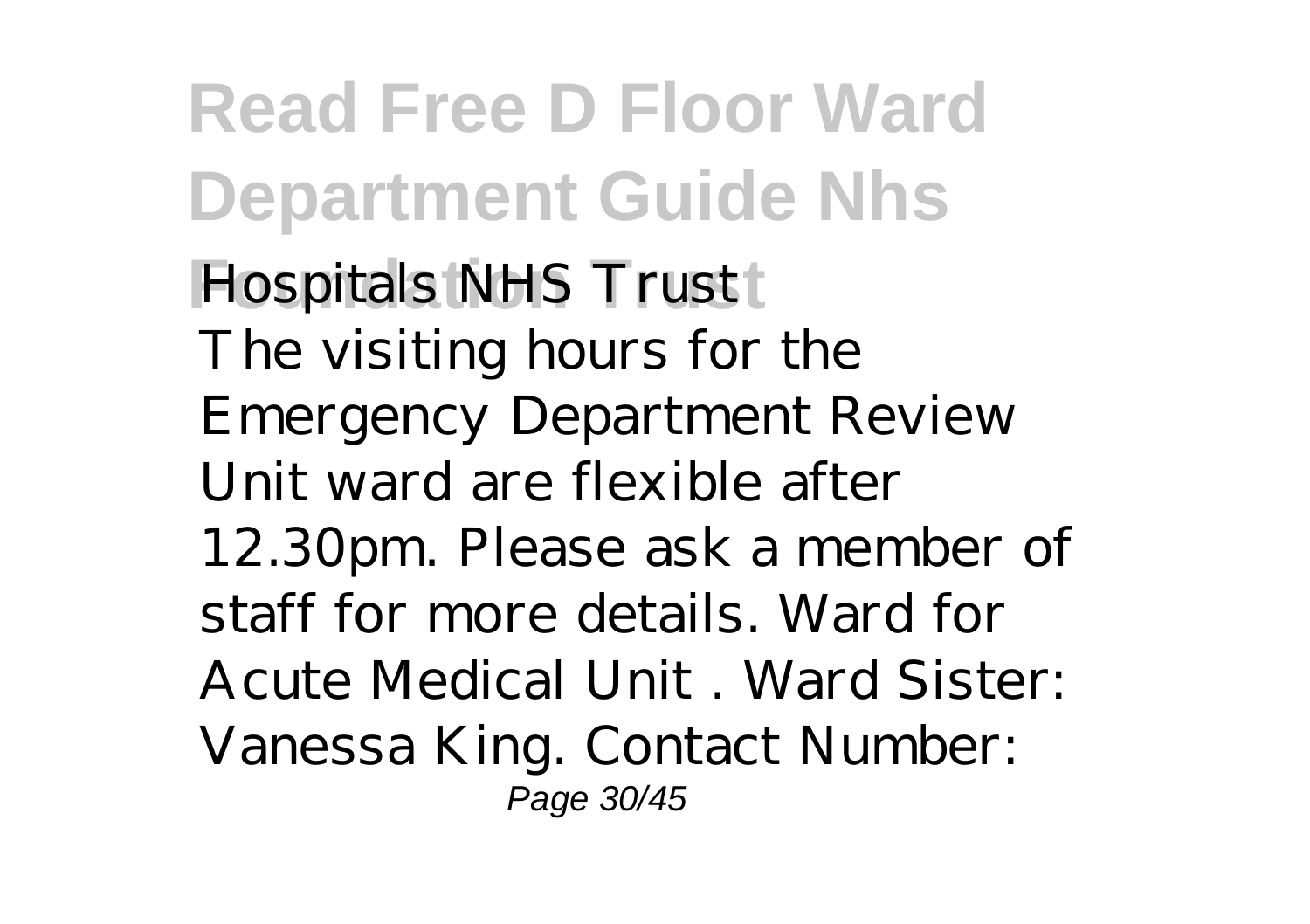**Read Free D Floor Ward Department Guide Nhs** 0151 604 7444. Visiting times: 1-7pm. The visiting hours for AMU are between 1pm and 7pm. Ward for Acute Medical Short Stay . Ward Sister: Judith Cull. Contact Number: 0151 604 7101 ...

*Ward Details - Wirral University* Page 31/45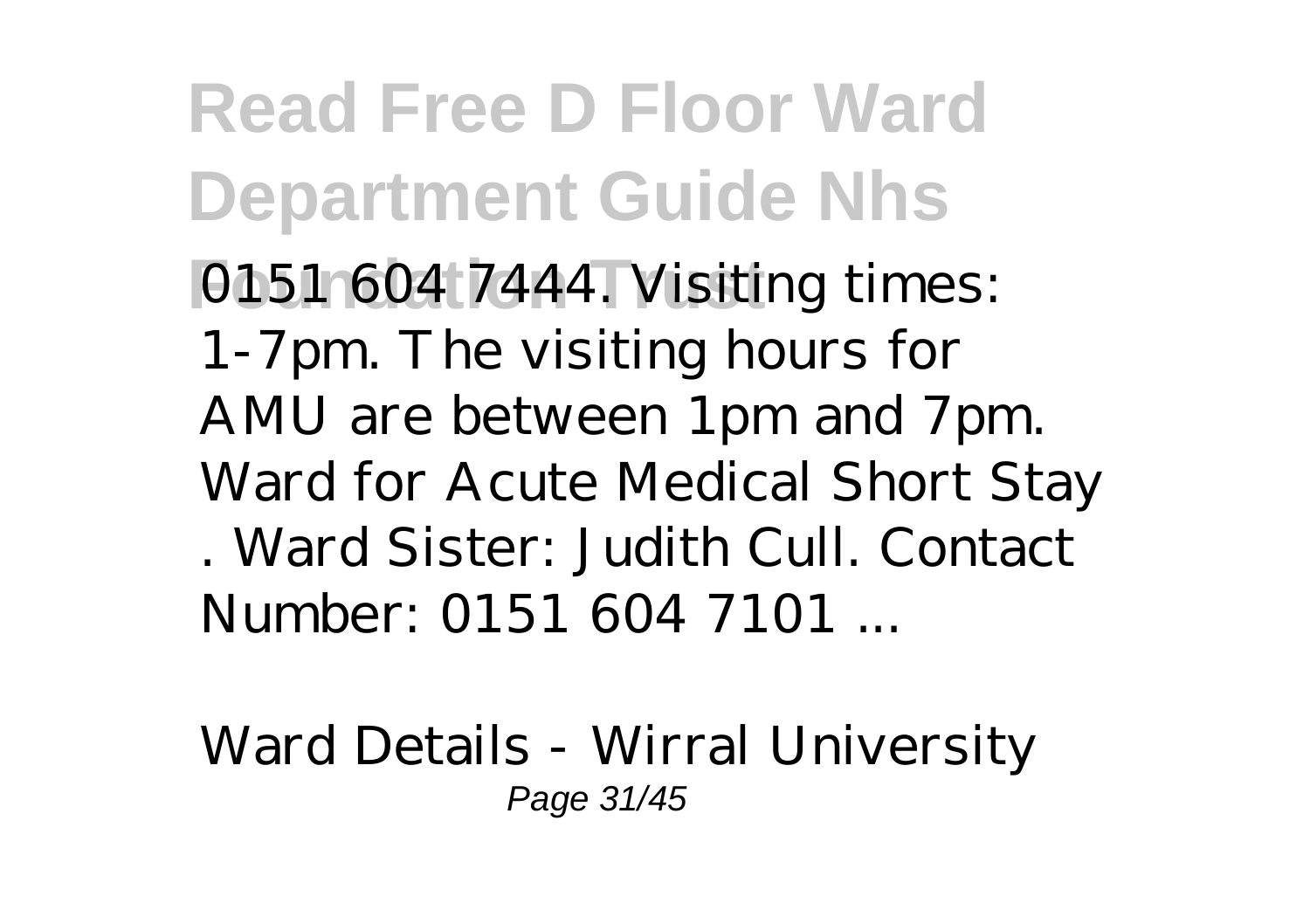**Read Free D Floor Ward Department Guide Nhs Foundation Trust** *Hospital NHS Foundation Trust* Covid-19 (Coronavirus) - latest updates. Coronavirus is a rapidly evolving situation, to find out the latest information and how this might affect your visit to hospital please click here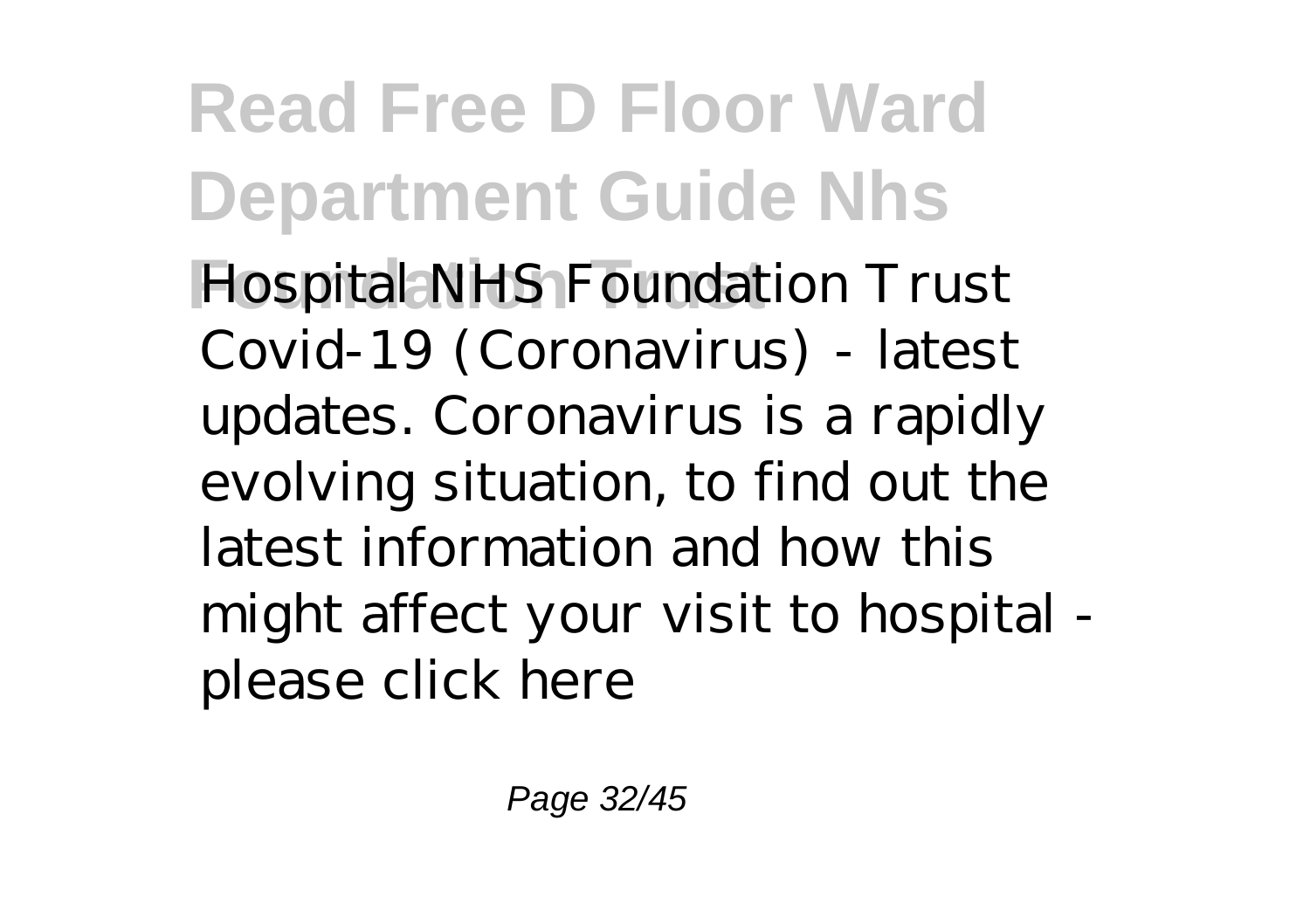**Read Free D Floor Ward Department Guide Nhs** *Barnsley Hospital Ward and Department Guide - Barnsley ...* The Great and the Good come together to support the  $L&D'$  s 80th birthday fundraiser; Breastfeeding Peer Supporters volunteer to help new mums; Ward 10 renamed to recognise the Page 33/45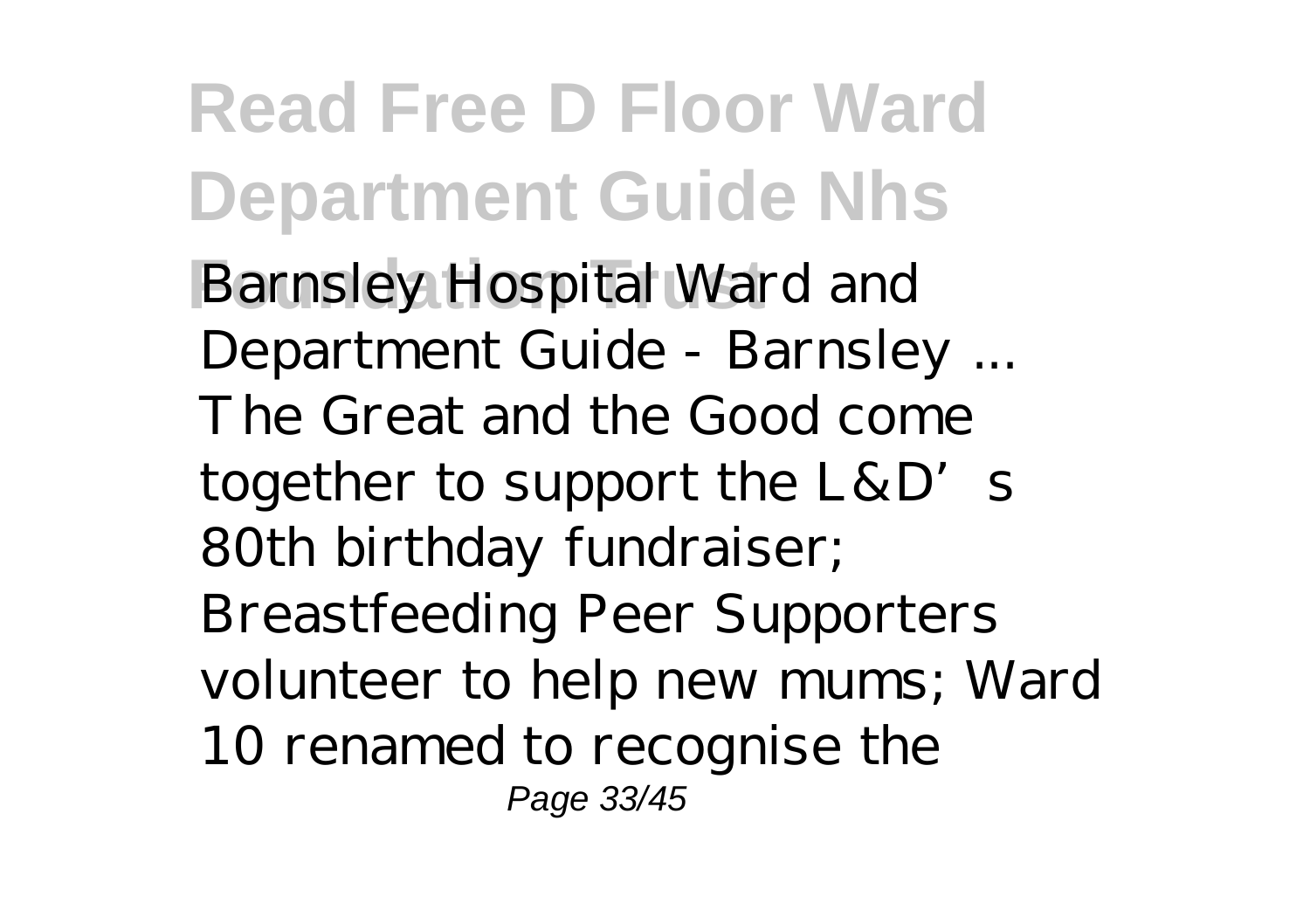**Read Free D Floor Ward Department Guide Nhs Foutstanding support former L&D** consultant gave junior doctors; Luton Town Supporters Trust donates to L&D baby unit; Long service awards celebrated at the Luton Hoo

*Sitemap - Bedfordshire Hospitals* Page 34/45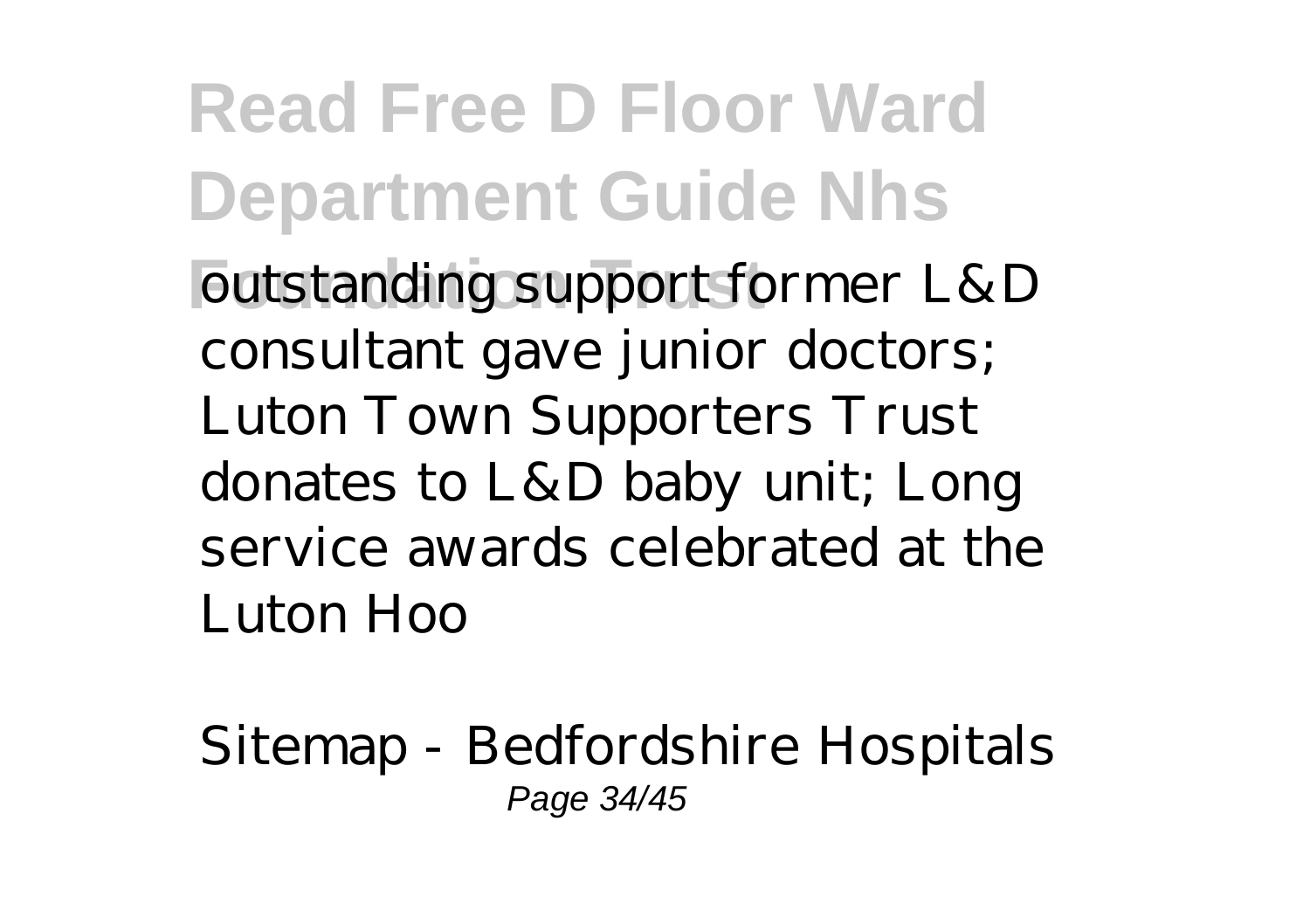**Read Free D Floor Ward Department Guide Nhs Foundation Trust** *NHS Trust* Official information from NHS about Cumberland Infirmary including contact details, directions, opening hours and service/treatment details

*Departments and services -* Page 35/45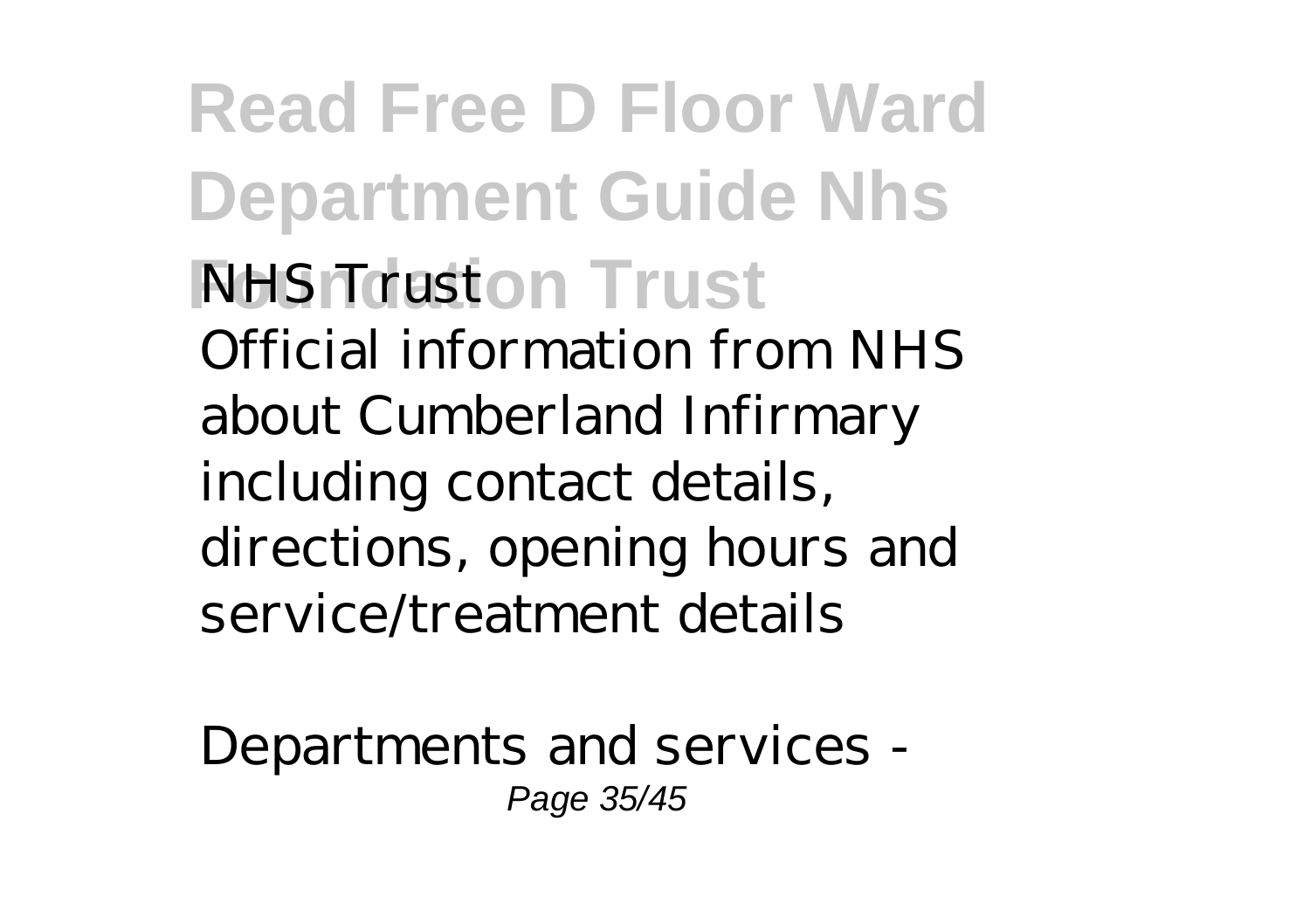**Read Free D Floor Ward Department Guide Nhs Foundation Trust** *Cumberland Infirmary - NHS* Department of Child & Adolescent Psychiatry Department of Colorectal & Stoma Care Developmental Psychiatry Division of GI Surgery GI Motility Unit Hospital School Medical Day Case Unit Neuro-Spinal Day Unit Page 36/45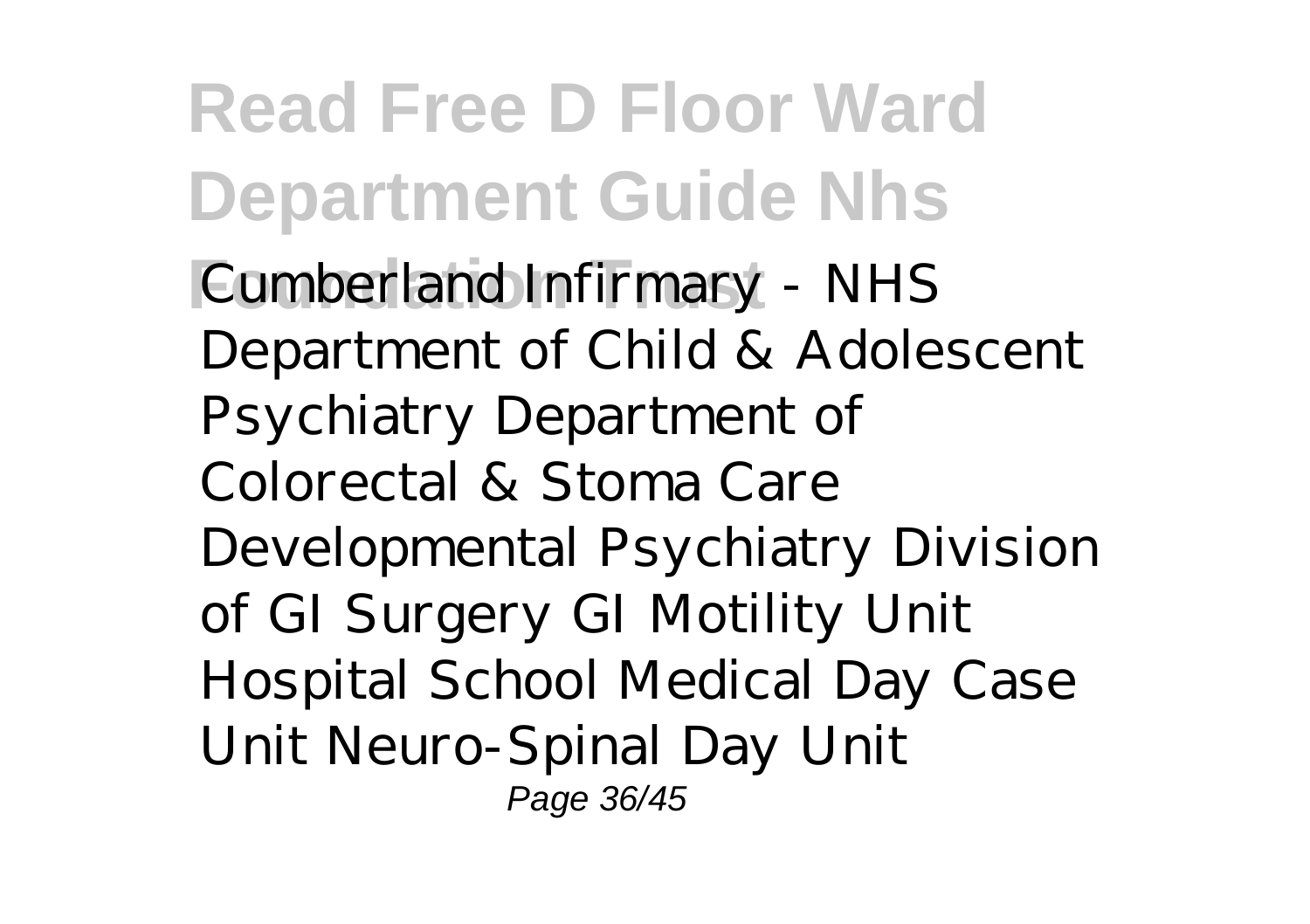**Read Free D Floor Ward Department Guide Nhs Nottingham Digestive Diseases** Centre One Stop Vascular Clinic Paediatric Intensive Care Unit Parents Overnight Stay Unit Vascular Lab Voluntary Services Ward E12 Ward E14 Ward E15 Ward E16 ...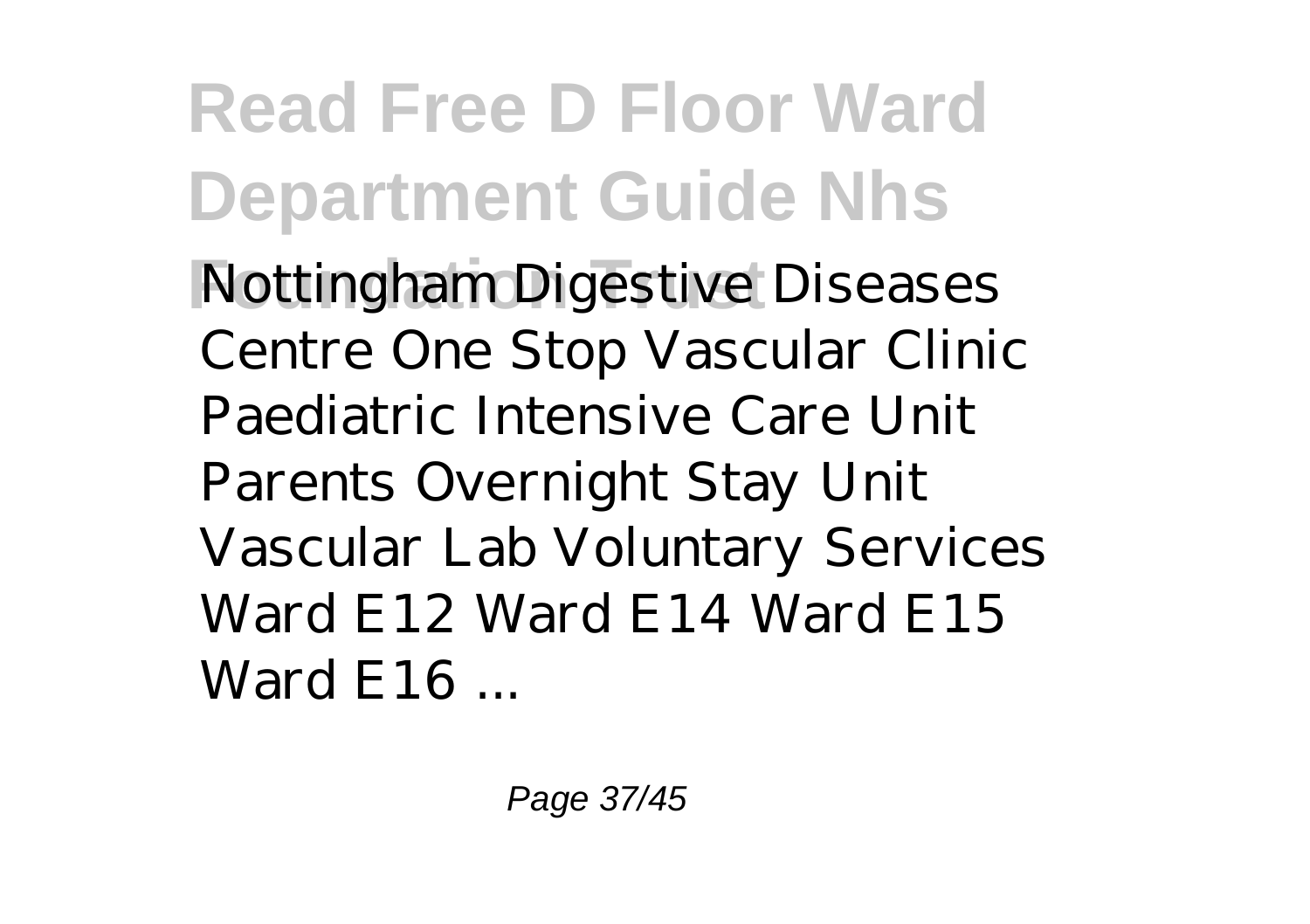**Read Free D Floor Ward Department Guide Nhs Foundation Trust** *Queen's Medical Centre Corridor Plan Floor Nottingham ...* A n te al D U i Antenatal& Postnatal Ward Asse m e n& Rhab. Ui ( ) A s it v eT chnology Audiology Car Park O°ce / Security Cardiology Department Cardiology Ward Care of 1the Page 38/45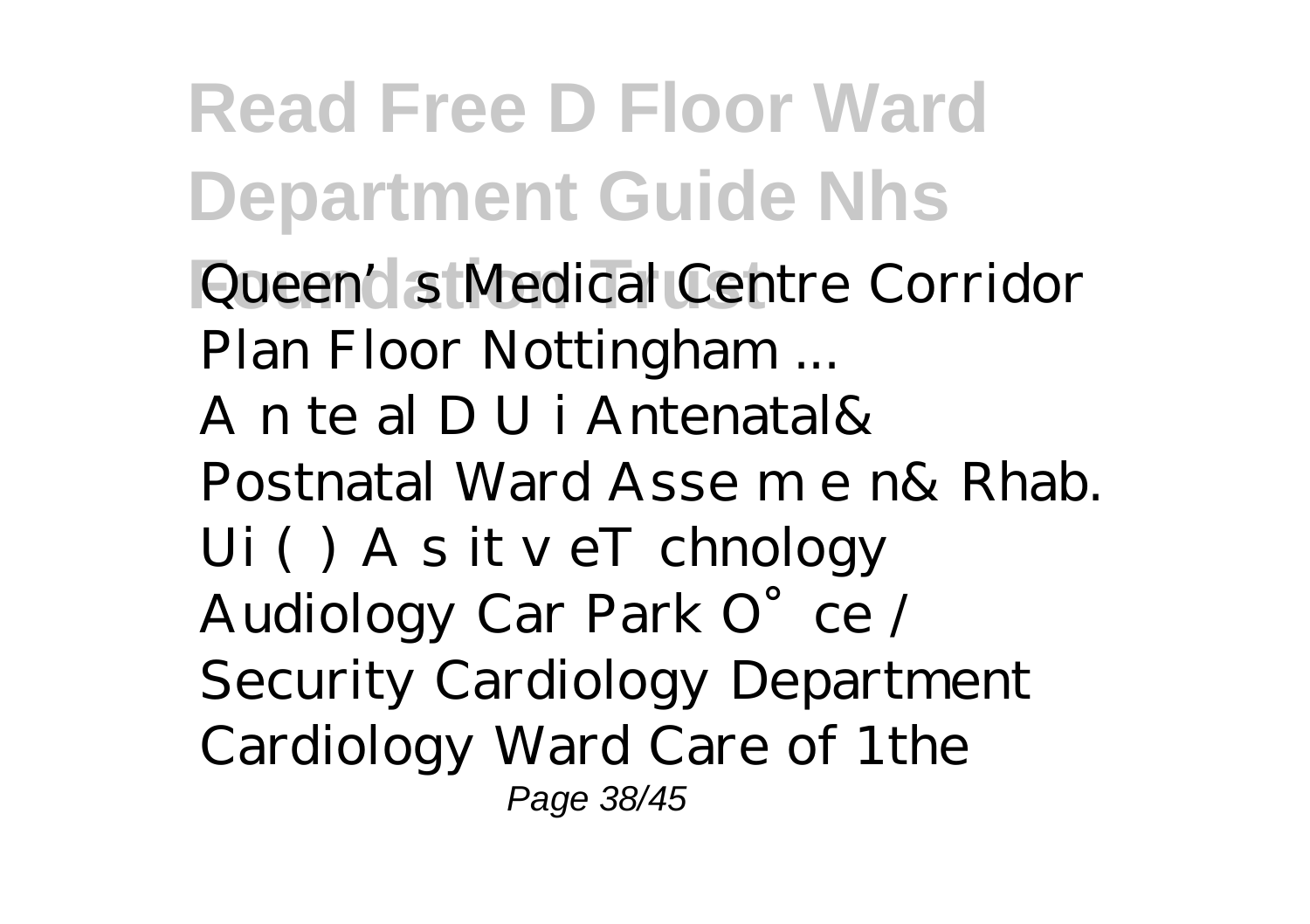**Read Free D Floor Ward Department Guide Nhs Elderly O Cashiers Catering** Services (Ward 28) (Ward 20) (Wom en' sServic ) (Ward 17) (Ward 19) (Ward 12) (Ward 13) A cess vi Orange Blue Orange Orange Purple Purple ...

*Internal map of Barnsley Hospital* Page 39/45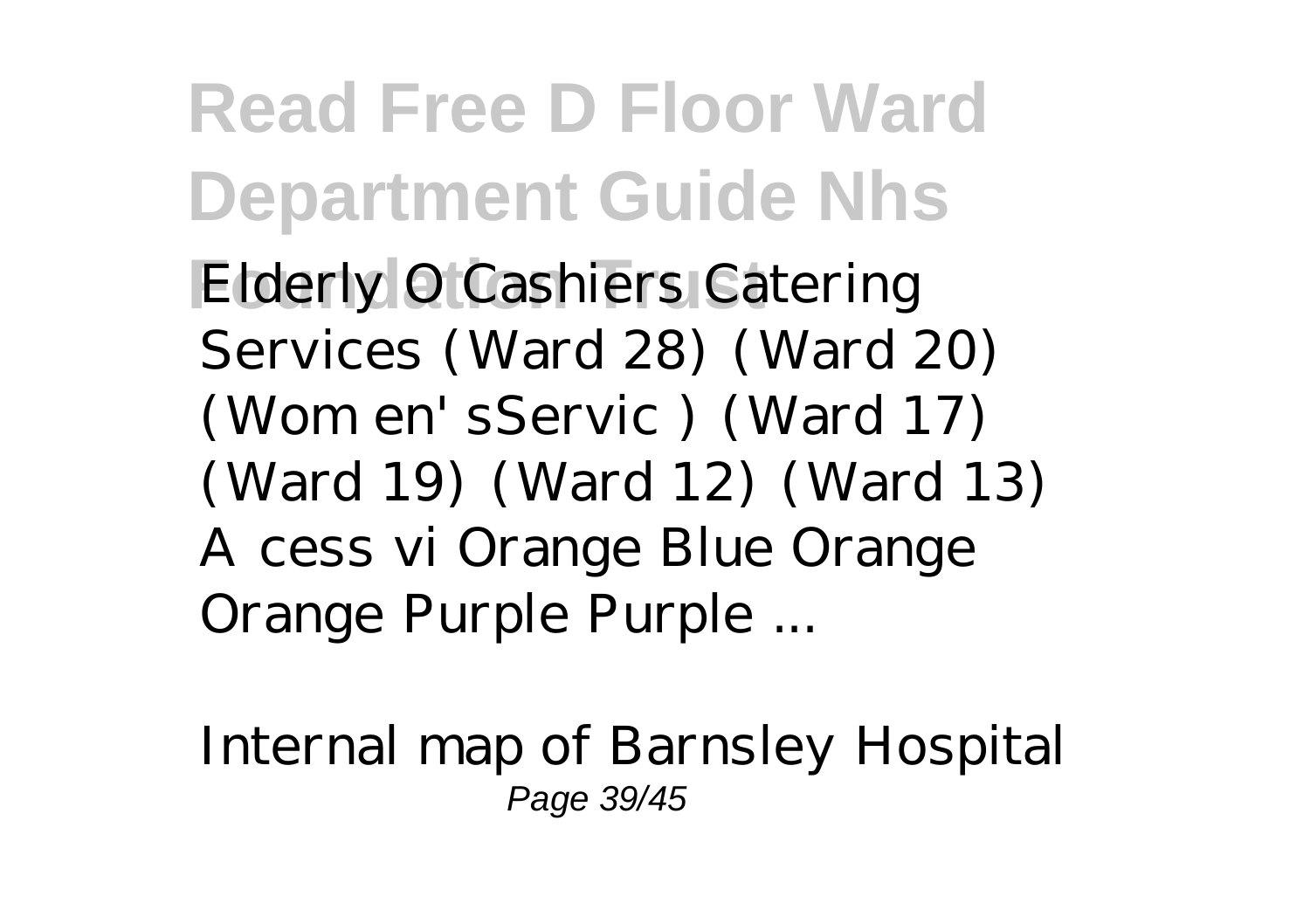**Read Free D Floor Ward Department Guide Nhs Barnsley Hospital Ward ...** Official information from NHS about Royal Surrey County Hospital including contact details, directions, opening hours and service/treatment details

*Departments and services - Royal* Page 40/45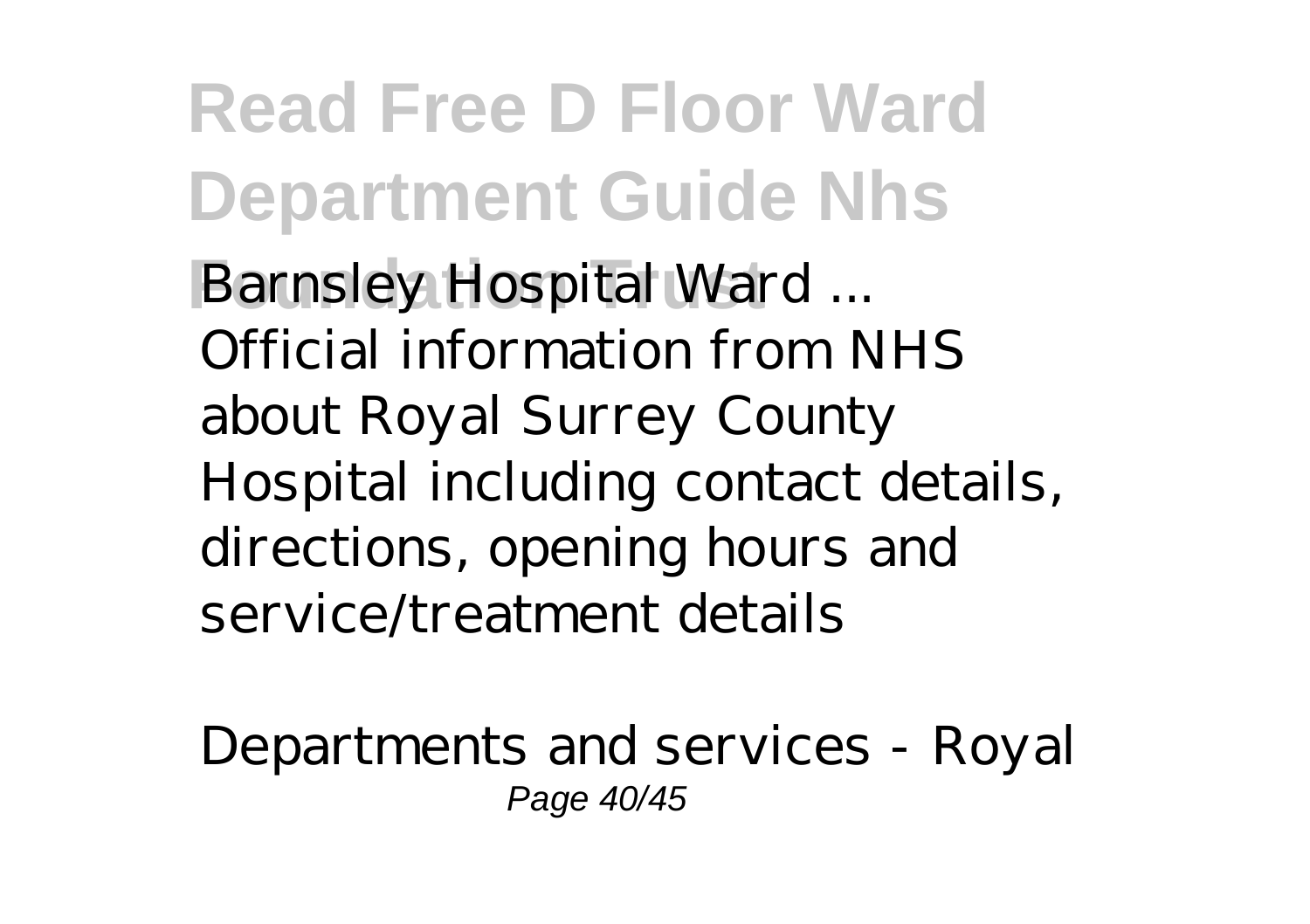**Read Free D Floor Ward Department Guide Nhs**  $Surrey$  *County Hospital - NHS* A te al D y U i Antenatal& Postnatal Ward Asse m n t& Rhab. Ui ( ) A s it v eT chnology Audiology Car Park O°ce / Security Cardiology Department Cardiology Ward Care of the Elderly Cashiers Catering Services Page 41/45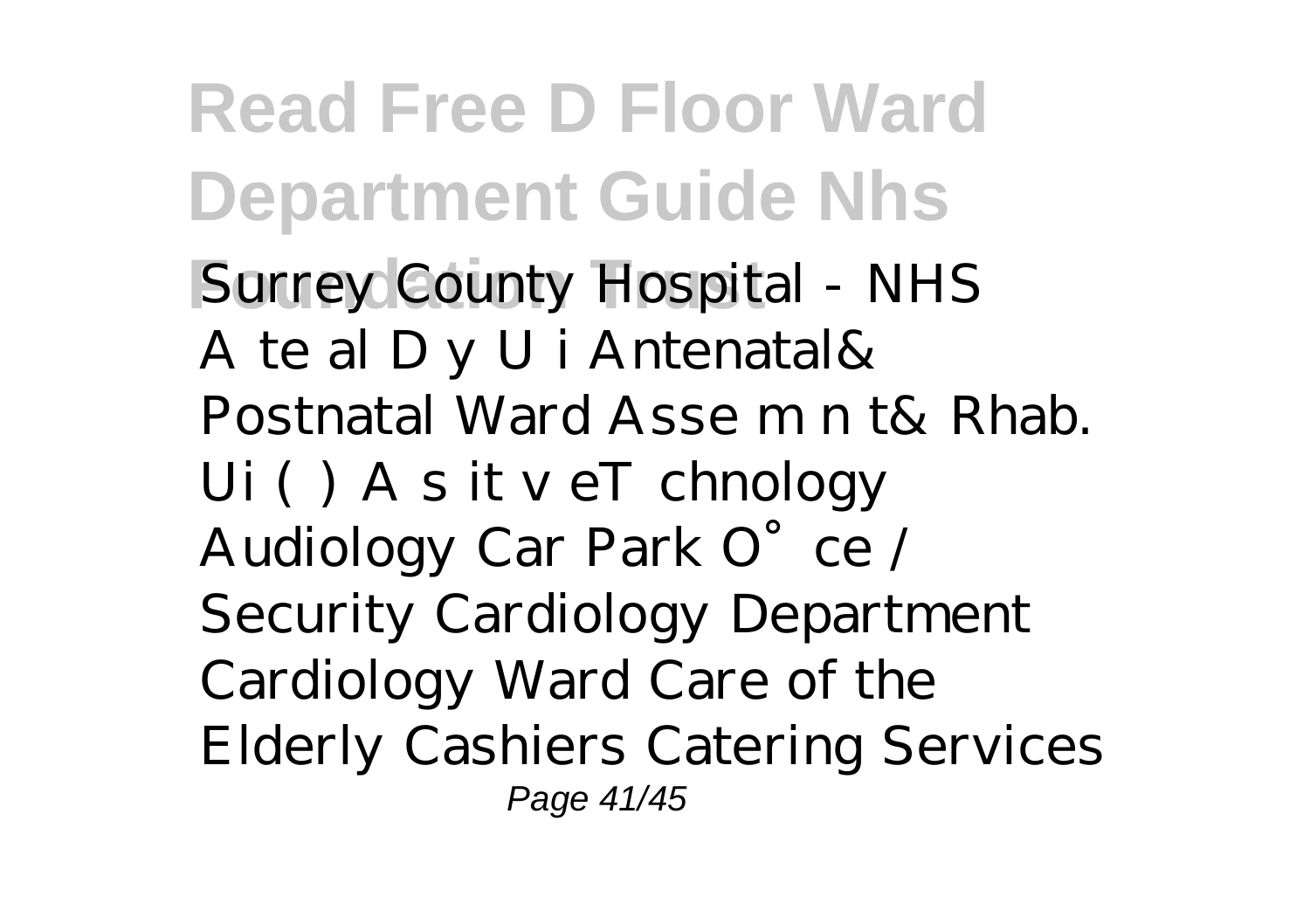**Read Free D Floor Ward Department Guide Nhs Foundation Trust** (Ward 28) (W rd 20) (Wom en' sServic ) (Ward 17) (Ward 19) (Ward 12) (Ward 13) A cess via Orange Blue Orange Orange Purple Purple Purple ...

*Barnsley Hospital Ward & Department Guide* Page 42/45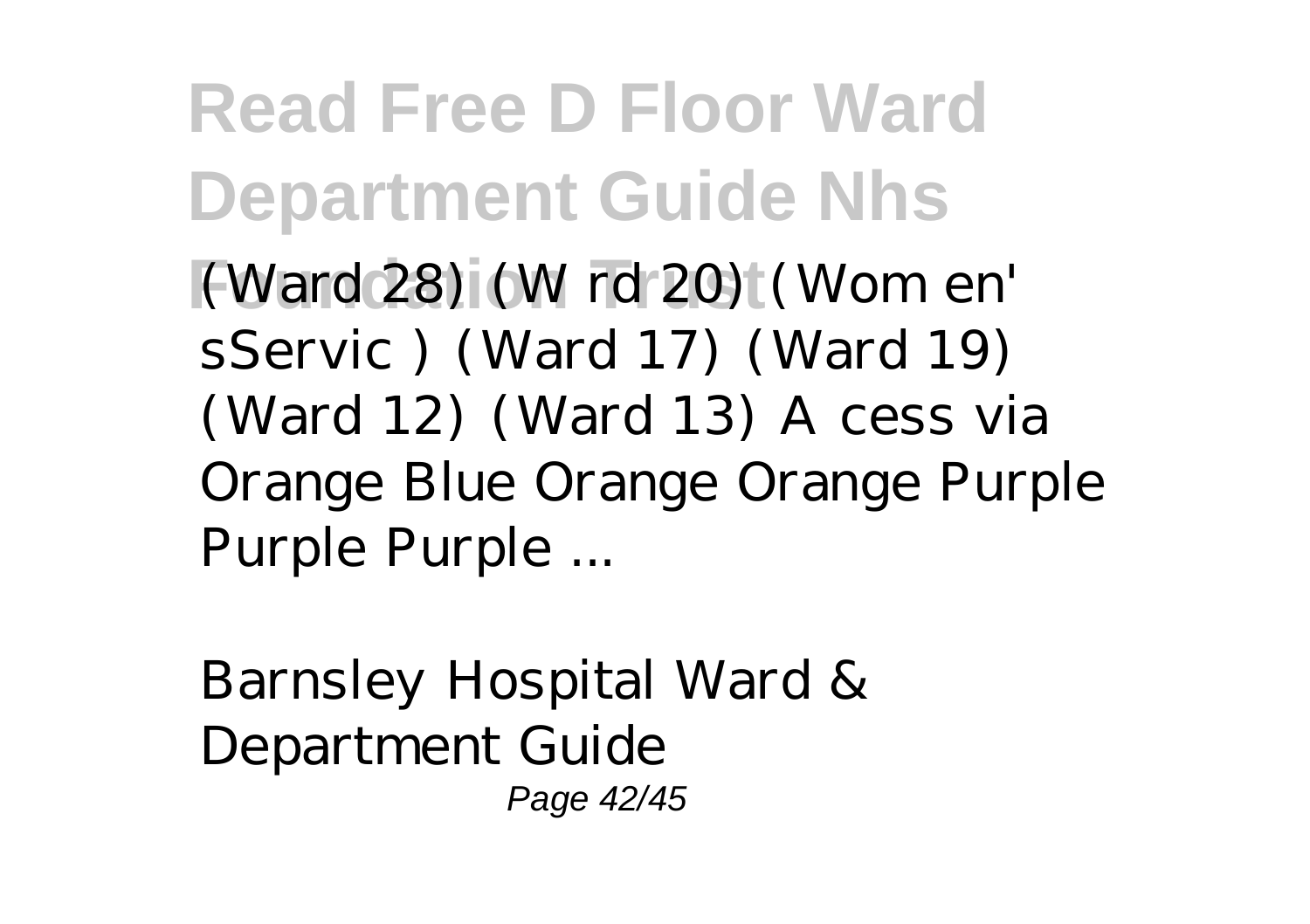**Read Free D Floor Ward Department Guide Nhs Emergency Department (A&E) No** adult patients should be accompanied by a visitor, unless there are exceptional circumstances. One parent or guardian can stay with a patient in the children`s emergency department; Providing information Page 43/45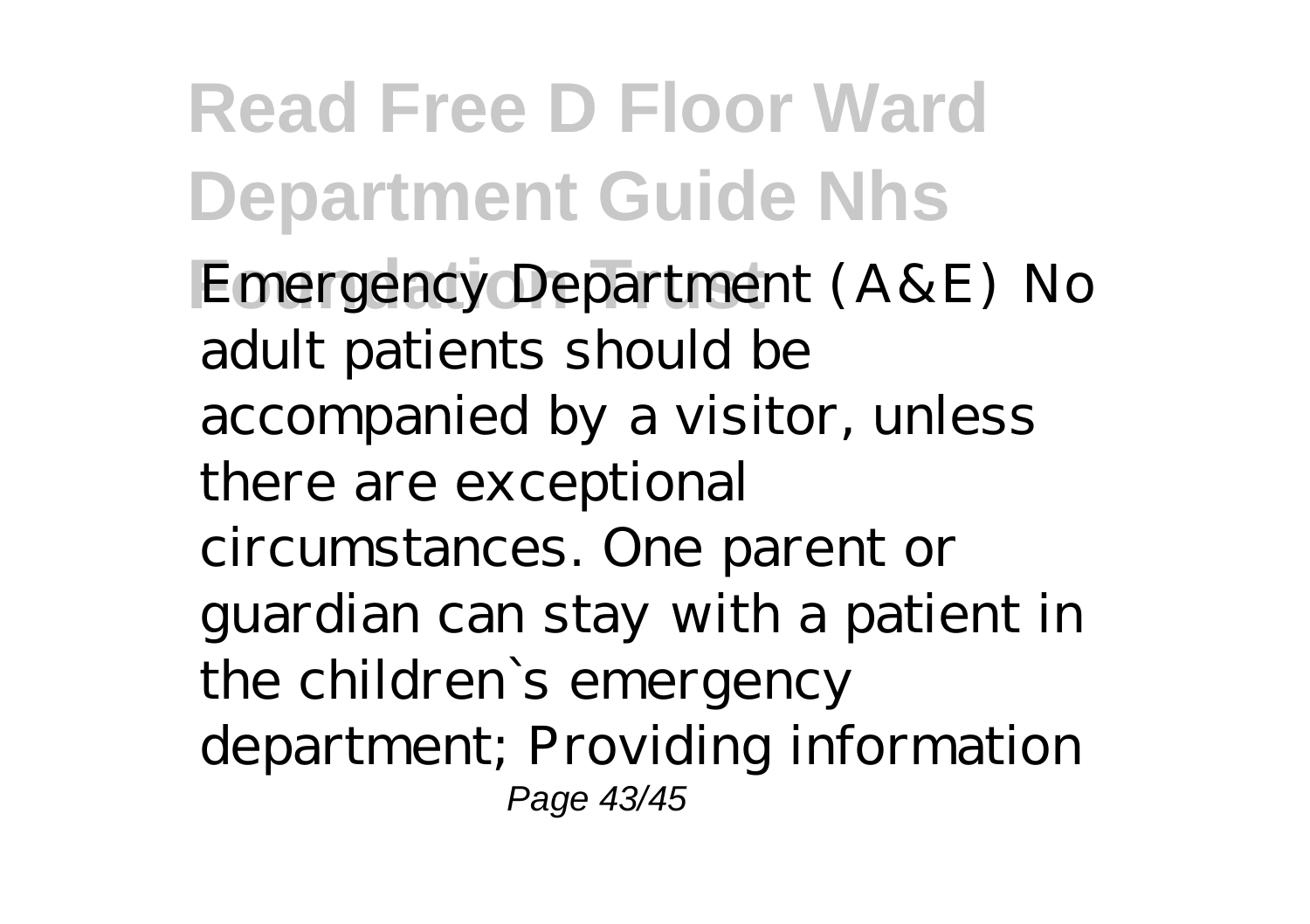**Read Free D Floor Ward Department Guide Nhs** during hospital stay. Patient are able to maintain contact with relatives and friends using mobile phones or other devices during any hospital stay. To share some

...